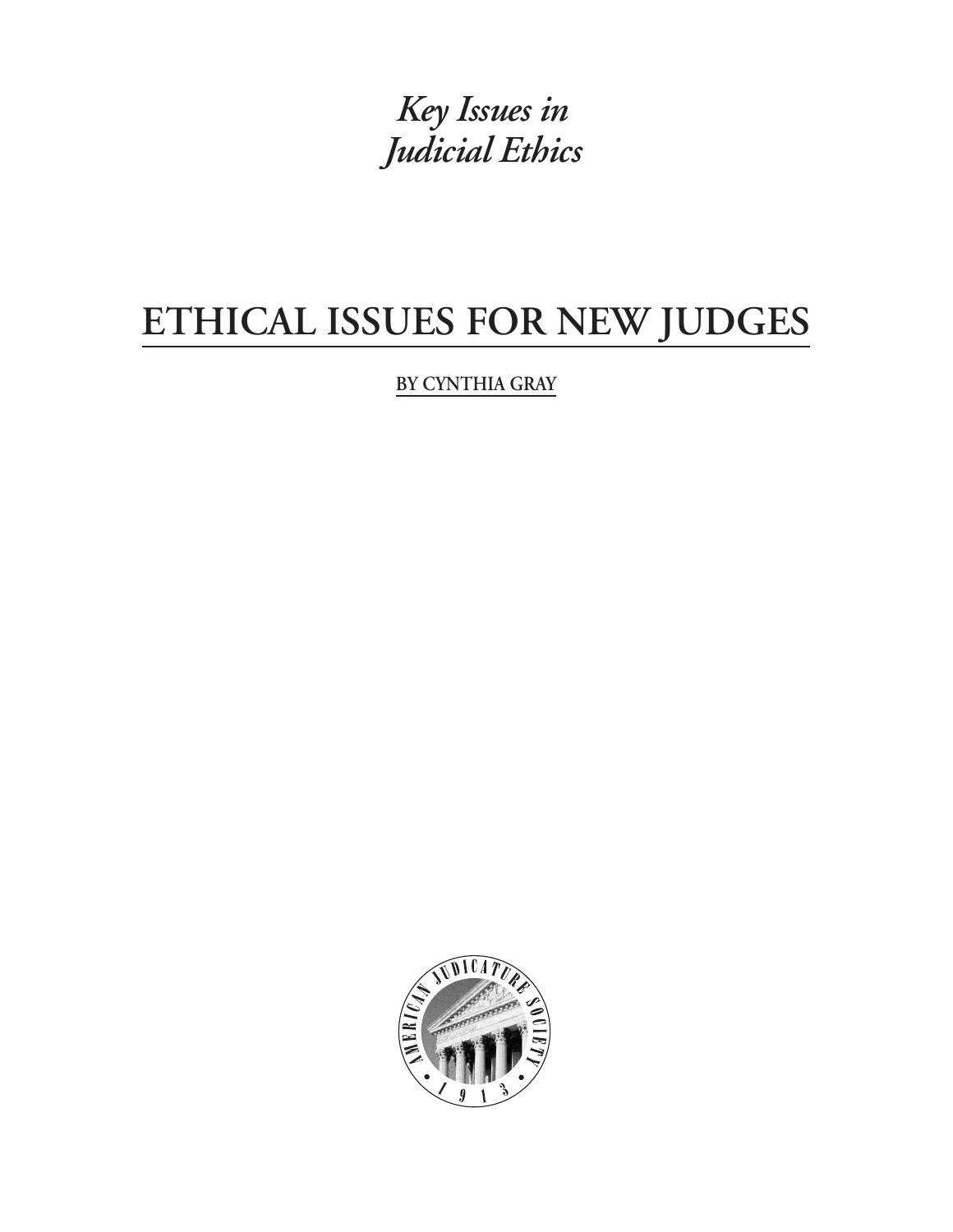This paper was originally developed in 1996 under grant #SJI-93-02B-C-270 from the State Justice Institute, ''To Promote the Establishment and Support the Operations of State Judicial Ethics Advisory Committees.'' Points of view expressed herein do not necessarily represent the official positions or policies of the State Justice Institute. The 2003 up-date was funded by a grant from the Greater New Orleans Foundation.

**American Judicature Society** Allan D. Sobel Executive Vice President and Director

Cynthia Gray Director, Center for Judicial Ethics Box 190, 3304 N. Broadway Chicago, IL 60657 (773) 248-6005 FAX (773) 248-6015

Other papers available in the *Key Issues in Judicial Ethics* series:

- Recommendations by Judges (8/00)
- Political Activity by Members of a Judge's Family (5/01)
- Organizations that Practice Invidious Discrimination (7/99)
- A Judge's Attendance at Social Events, Bar Association Functions, Civic and Charitable Functions, and Political Gatherings (8/98)
- Real Estate Investments by Judges (1/01)
- Ethics and Judges' Evolving Roles Off the Bench: Serving on Governmental Commissions (2/02)
- Commenting on Pending Cases (6/01)
- Disqualification Issues When a Judge is Related to a Lawyer (5/01)

To order, call toll-free (888) 287-2513 or visit www.ajs.org.

Copyright 1996, American Judicature Society Up-dated 7/03 Order #845

American Judicature Society The Opperman Center at Drake University 2700 University Ave. Des Moines, IA 50311 (515) 271-2281 Fax (515) 279-3090 www.ajs.org

The Center for Judicial Ethics has links on its web site (www.ajs.org/ethics/) to judicial ethics advisory committee web sites.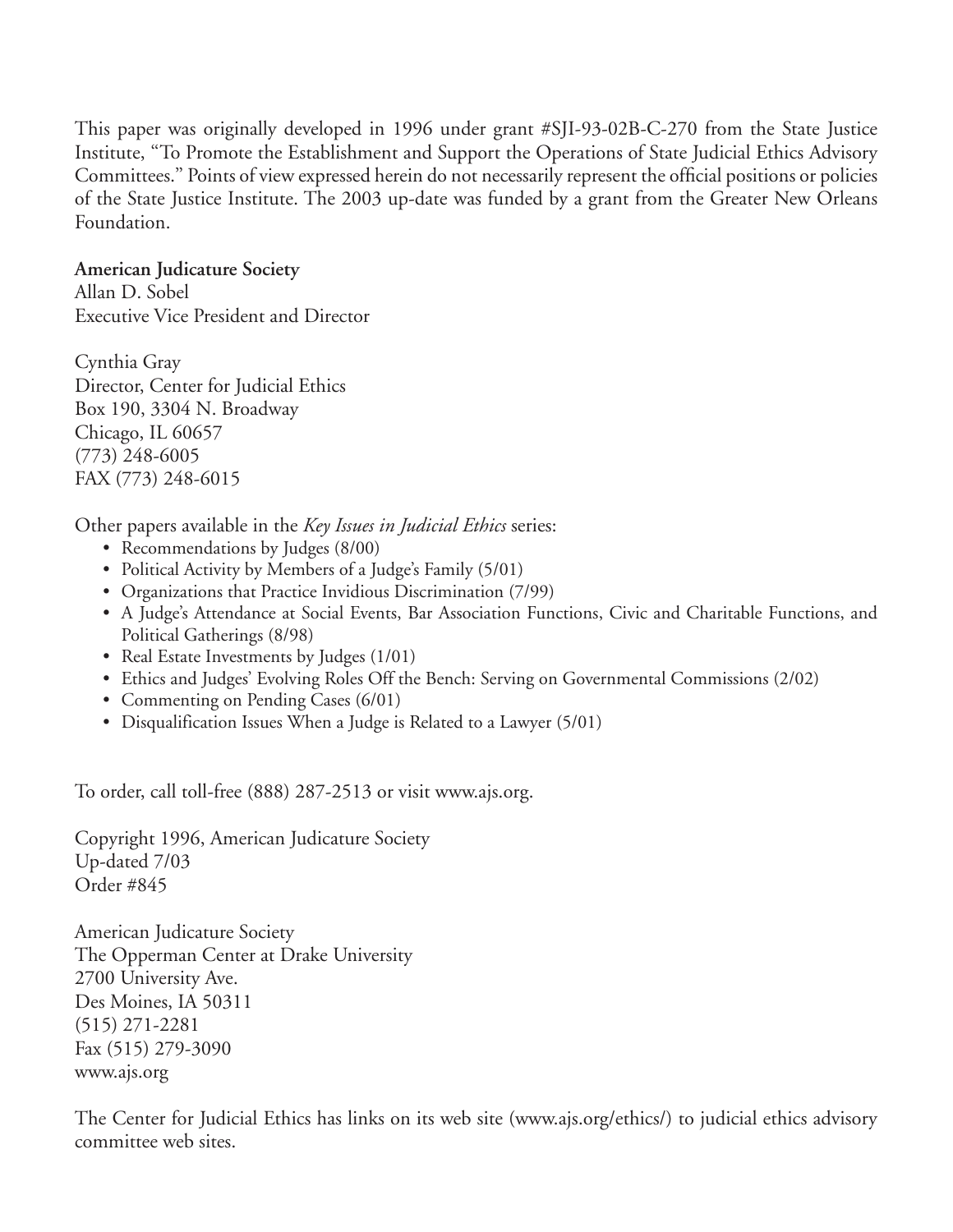## **CONTENTS**

#### **INTRODUCTION 1**

#### **EXTRA-JUDICIAL CONDUCT 1**

*Community activities* 1 *Political activities* 2 *Business and financial activities* 2 *Fiduciary positions* 3

#### **GIFTS AND RECEPTIONS FOR NEW JUDGES 4**

#### **WINDING-UP A LAW PRACTICE 5**

*Practicing law after being chosen as a judge* 5 *Completing pending cases* 5 *Duties to clients* 7 *Disposing of an interest in a law practice* 8 *Fees—hourly cases* 10 *Fees—contingency matters* 10 *Referral fees* 11 *Disassociation from a firm* 11

#### **DISQUALICATION ISSUES FACED BY NEW JUDGES 13**

*Matter in controversy* 13 *Former clients* 14 *Former partner or law firm* 15 *Matters handled during the association* 15 *Matters arising after the association* 16 *Financial obligations* 18 *Former government attorney* 19 *Former chief prosecutor* 19 *Former assistant prosecutor* 20 *Former public defender* 21 *Other government positions* 22

**SUMMARY 23**

**AUTHORITIES INDEX — BY STATE 25**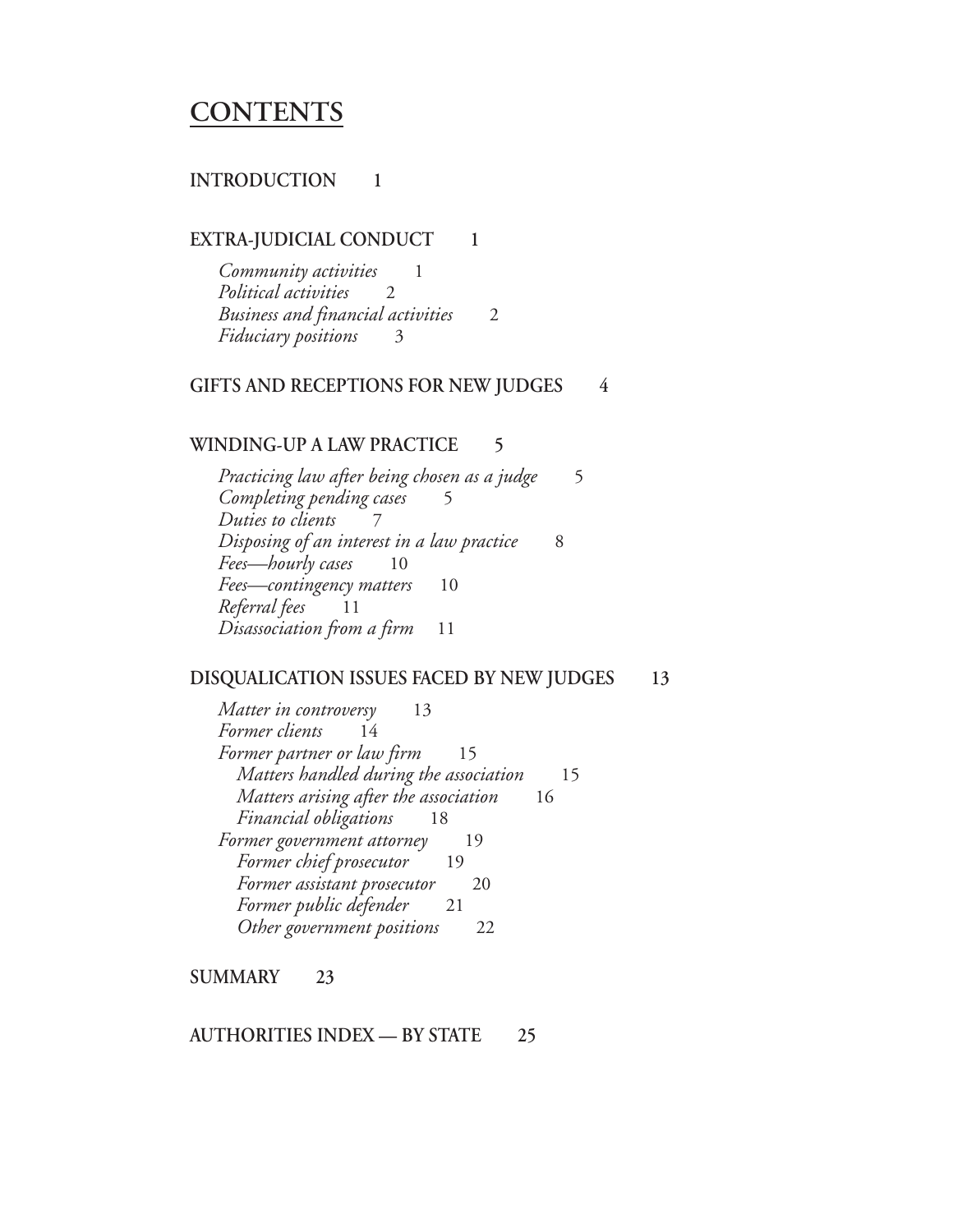## **INTRODUCTION**

Faced with the prospect and privilege of doing justice and administering the law, a new judge must make changes in community activities, political conduct, and financial practices to comply with a new responsibility to ''act at all times in a manner that promotes public confidence in the integrity and impartiality of the judiciary.'' *Canon 2A, 1990 American Bar Association Model Code of Judicial Conduct.* Moreover, a new judge must make a professional shift from advocate to impartial arbiter.

This paper will outline the advice judicial ethics committees have given to new judges to guide them in making that transition. This paper will begin by listing the inquiries a newly chosen judge should make about charitable, political, and business activities to evaluate what changes are necessary to conform to the judicial ethics rules. It will consider whether a new judge may accept gifts, including receptions, that are offered to mark the new position.

The paper will also discuss winding-up a law practice, including completing pending cases, duties to clients, disposing of an interest in a law firm, receiving fees for work completed before taking the bench, and disassociation from a law firm. Finally, the paper will examine the disqualification issues frequently faced by a new judge.

Unless otherwise indicated, references to the canons of the code of judicial conduct are to the 1990 American Bar Association Model Code of Judicial Conduct. The 1990 model code retained most of the basic principles of the 1972 ABA model code, but made several substantial changes and contains many differences in details. This paper notes any relevant differences between the two model codes. Although the model code is not binding on judges unless it has been adopted in their jurisdiction, 49 states, the United States Judicial Conference, and the District of Columbia have adopted codes of judicial conduct based on either the 1972 or 1990 model codes. (Montana has rules of conduct for judges, but they are not based on either model code.)

Over 40 states and the United States Judicial Conference have judicial ethics advisory committees to which a judge can submit an inquiry regarding the propriety of contemplated future action. The Center for Judicial Ethics has links on its web-site (www.ajs.org/ethics) to advisory committee sites. In eight states, advisory opinions are issued by the judicial discipline commission, but in the other states, the two roles are separate. This paper will refer to a jurisdiction's committee generically as a "judicial ethics committee" or "advisory committee" regardless of the specific title of the committee.

## **EXTRA-JUDICIAL CONDUCT**

## *Community activities*

Even laudable community activities may bias a judge in favor of particular causes or issues, distract a judge from judicial duties, and exploit the judicial office for the benefit of private organizations—or create the appearance of doing so. Therefore, a new judge needs to carefully examine her involvement in charitable and law-related organizations.

In the interim between being chosen and taking the bench, a new judge should ask the following questions and take any steps necessary to comply with the code of judicial conduct:

- Are any of the organizations of which I am an officer or director conducted for profit? (*Canon 4C(3)*)
- Are any of the organizations of which I am an officer or director likely to be engaged in proceedings that would ordinarily come before me? (*Canon 4C(3)(a)*)
- Are any of the organizations of which I am an officer or director engaged frequently in adversary proceedings in the court of which I am a member or in any court subject to the appellate jurisdiction of my court? (*Canon 4C(3)(a)*)
- Does my membership in any organization cast reasonable doubt on my capacity to act impartially as a judge? (*Canon 4A(1)*)
- Will the extent of my activities on behalf of any organization prevent me from properly performing judicial duties? (*Canon 4A(3)*)
- Are any of the government commissions on which I serve concerned with issues of fact or policy on matters other than the improvement of the law, the legal system, or the administration of justice? (*Canon 4C(2)*)
- Do any of the organizations to which I belong practice invidious discrimination? (*Canon 2C* )

 There is no exception to the canons that allows a new judge to continue prohibited involvement in charitable organizations after taking the bench. *See Arkansas Advisory Opinion 96-10* (new judge may not serve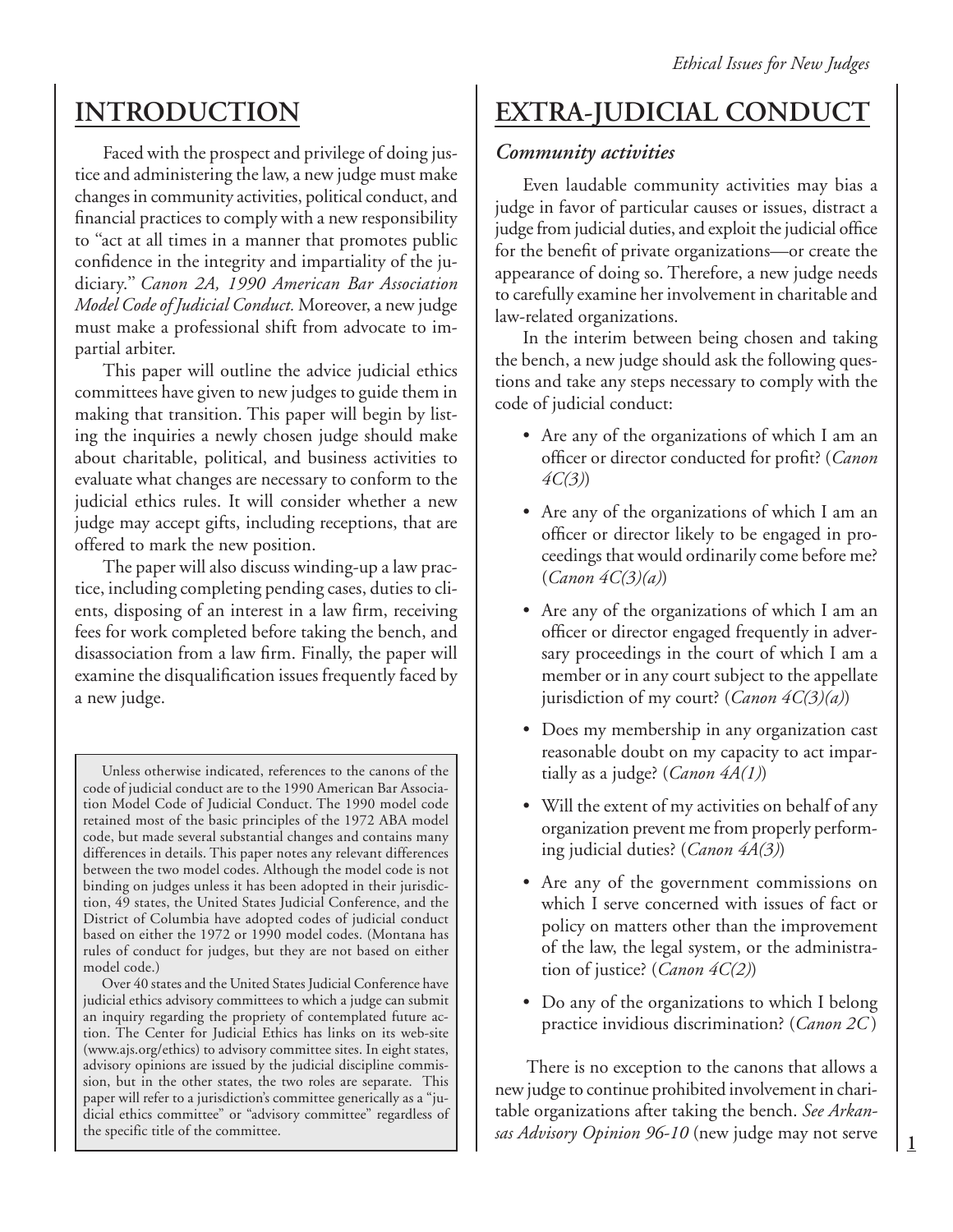the rest of her term on the parks and tourism commission); *Texas Advisory Opinion 188* (1996) (new judge may not attend two meetings remaining in her term as a state representative on a national, governmental association). However, the Michigan code of judicial conduct gives a new judge six months to wind up community activities. *See Canon 7D, Michigan Code of Judicial Conduct* (giving a newly elected judge until June 30th following the election and a newly appointed judge six months to resign from organizations and activities).

Even for those organizations with which a judge may properly be involved, a new judge will need to refrain from fund-raising activities in which she may have participated formerly. For example, under Canon 4C(3)(b), a judge may not sign a fund-raising letter or otherwise personally participate in the solicitation of funds or other fund-raising activities for a not-for-profit organization. A new judge should inform the organizations with which she is involved about the new restrictions on her conduct to prevent inadvertent violations of the code. *See U.S. Compendium of Selected Opinions*  $\int \mathcal{B}(g)$  (2001) (newly appointed judge may accept an award at a fund-raiser shortly after appointment where the arrangements were made before the appointment but should ensure that her name is not used to solicit money).

## *Political activities*

Canon 5A of the model code of judicial conduct substantially restricts a judge's political activities including prohibiting a judge from acting as a leader or holding an office in a political organization, publicly endorsing or opposing a candidate for public office, making speeches on behalf of a political organization, attending political gatherings, soliciting funds for or making a contribution to a political organization or candidate, and purchasing tickets for political party dinners or other functions. The restrictions apply immediately to new judges. *See Arizona Advisory Opinion 93-4* (elected tribal official may not serve the balance of her term after appointment as a justice of the peace); *Illinois Advisory Opinion 99-2* (newly appointed judge may not continue to serve as an elected public school board member); *U.S. Compendium of Selected Opinions § 7.5(h)* (2001) (newly appointed judge should resign political office upon appointment); *U.S. Compendium of Selected Opinions § 8(b)* (2001) (new

judge may not continue to hold elected political office beyond the time reasonably needed to arrange her resignation). The restrictions on political activity vary considerably from state to state, may vary within a state depending on whether the judicial office is an appointed one or an elected one, and may even vary from time to time depending on whether a judge is a candidate for re-election. A new judge should carefully examine the specific provisions of his state's code to see what rules apply and take steps to bring his activities into compliance.

Furthermore, some advisory opinions declare that an individual who has been elected or appointed to a judgeship but not yet sworn in to office is bound by the same restrictions on political activity that will govern his conduct after taking office. The South Carolina advisory committee stated that political activity by a person elected or appointed to the bench but not yet sworn in violates the code of judicial conduct. *South Carolina Advisory Opinion 23-1994*. According to other opinions, a judge-elect may not actively participate in a non-judicial campaign before being sworn in to office (*Florida Advisory Opinion 98-25*; *Florida Advisory Opinion 00-16*), and a judge-elect who is vacating a seat in the local legislature should not engage in political activities in support of a candidate in the special election for the seat (*New York Advisory Opinion 98- 142*).

## *Business and financial activities*

A new judge should examine her financial activities and withdraw from any that:

- may reasonably be perceived as exploiting her judicial position (*Canon 4D(1)(a)*);
- involve her in frequent transactions or continuing business relationships with lawyers or other persons likely to come before the court on which she serves (*Canon 4D(1)(b)*); or
- will require frequent disqualification (*Canon 4D(4)*).

In addition, to comply with Canon 4D, a new judge will need to resign from any position she holds as an officer, director, manager, general partner, advisor, or employee of a business, other than a family business. *See Massachusetts Advisory Opinion 01-14* (new judge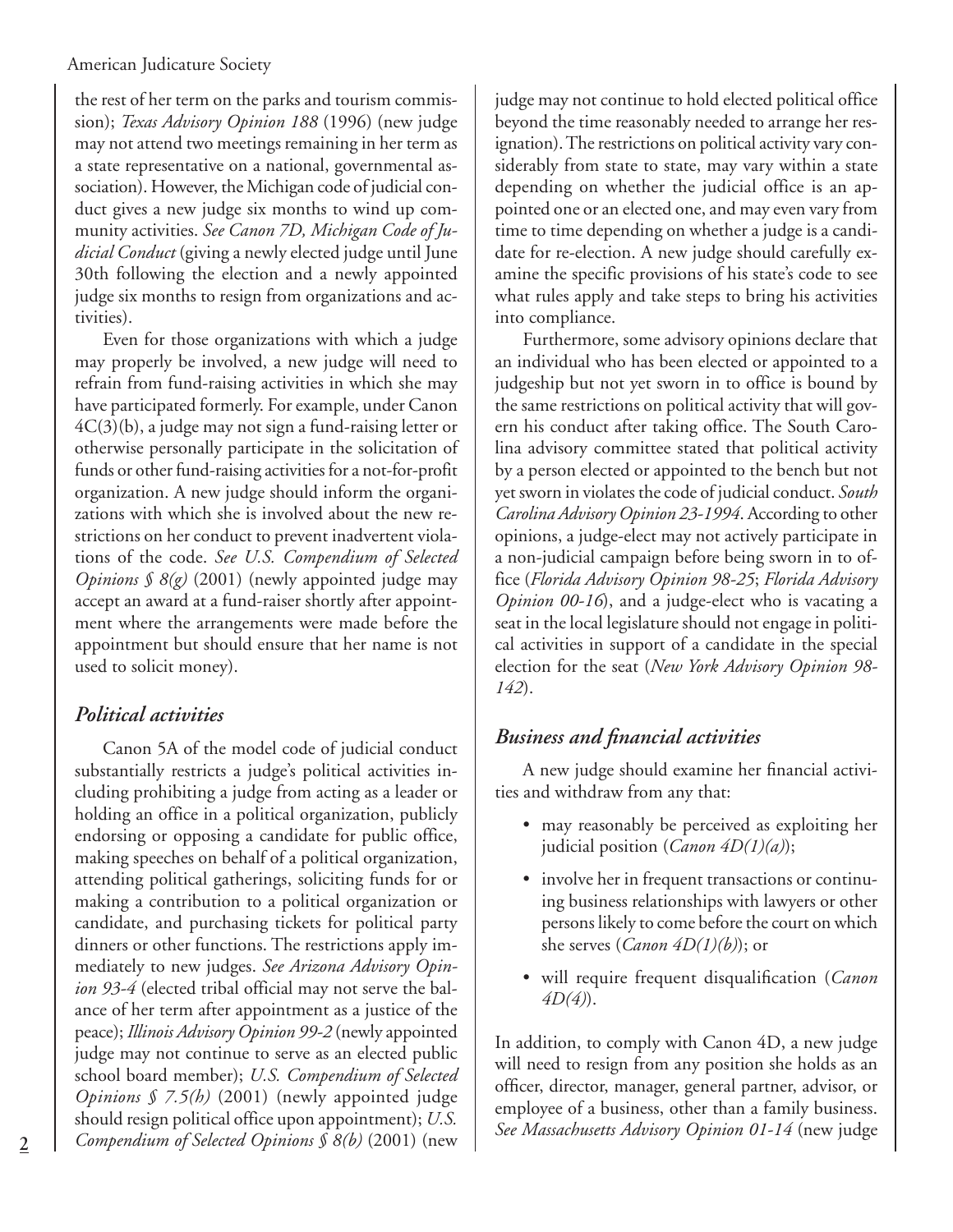may not continue to serve on the board of trustees of a savings bank). Many state code provisions on financial activities vary from the model code provisions, and a new judge should review the code in effect in her own state on issues such as engaging in remunerative activity and serving as an officer of a business.

The application section of the model code does allow a judge to continue an otherwise prohibited business activity "for a reasonable period but in no event longer than one year.'' *See also Canon 7D, Michigan Code of Judicial Conduct* (giving a newly elected judge until June 30th after election and a newly appointed judge six months to divest interests); *South Carolina Advisory Opinion 5-1991* (recently elected judge should divest investment in real estate partnership with former law partner as soon as possible without serious financial detriment).

Finally, in order to ensure compliance with the disqualification provisions in the code, a new judge will need to undertake in the future:

- to keep informed about her personal and fiduciary economic interests (*Canon 3E(2)*);
- to make a reasonable effort to keep informed about the personal economic interests of her spouse and minor children residing in her household (*Canon 3E(2)*); and
- to manage her investments and other financial interest to minimize the number of cases in which she is disqualified (*Canon 4D(4)*).

## *Fiduciary positions*

Under Canon 4E, a new judge will need to resign if he is serving as an executor, trustee, or in a similar fiduciary position for a person other than a member of his family, but he may continue to serve "for that period of time necessary to avoid serious adverse consequences to the beneficiary of the fiduciary relationship" although in no event longer than one year. *Commentary to Application Section F*. For example, the Georgia advisory committee stated that a newly elected judge need not resign as trustee prior to taking office. *Georgia Advisory Opinion 51* (1982). However, the judge would need to resign as soon as reasonably possible, the committee advised, and could not simply continue to serve until the trust ran its course even if little activity was required on the trustee's part and explaining

the change to the beneficiary would cause some problems. *See also New York Advisory Opinion 95-39* (recently elected judge who had been the conservator for an incompetent may, as a matter of necessity, continue to perform essential services but must move promptly for the appointment of a substitute); *South Carolina Advisory Opinion 21-2000* (new judge may serve as attorney in fact only for the time necessary to avoid serious adverse consequences to the beneficiary of the fiduciary relationship and in no event longer than one year).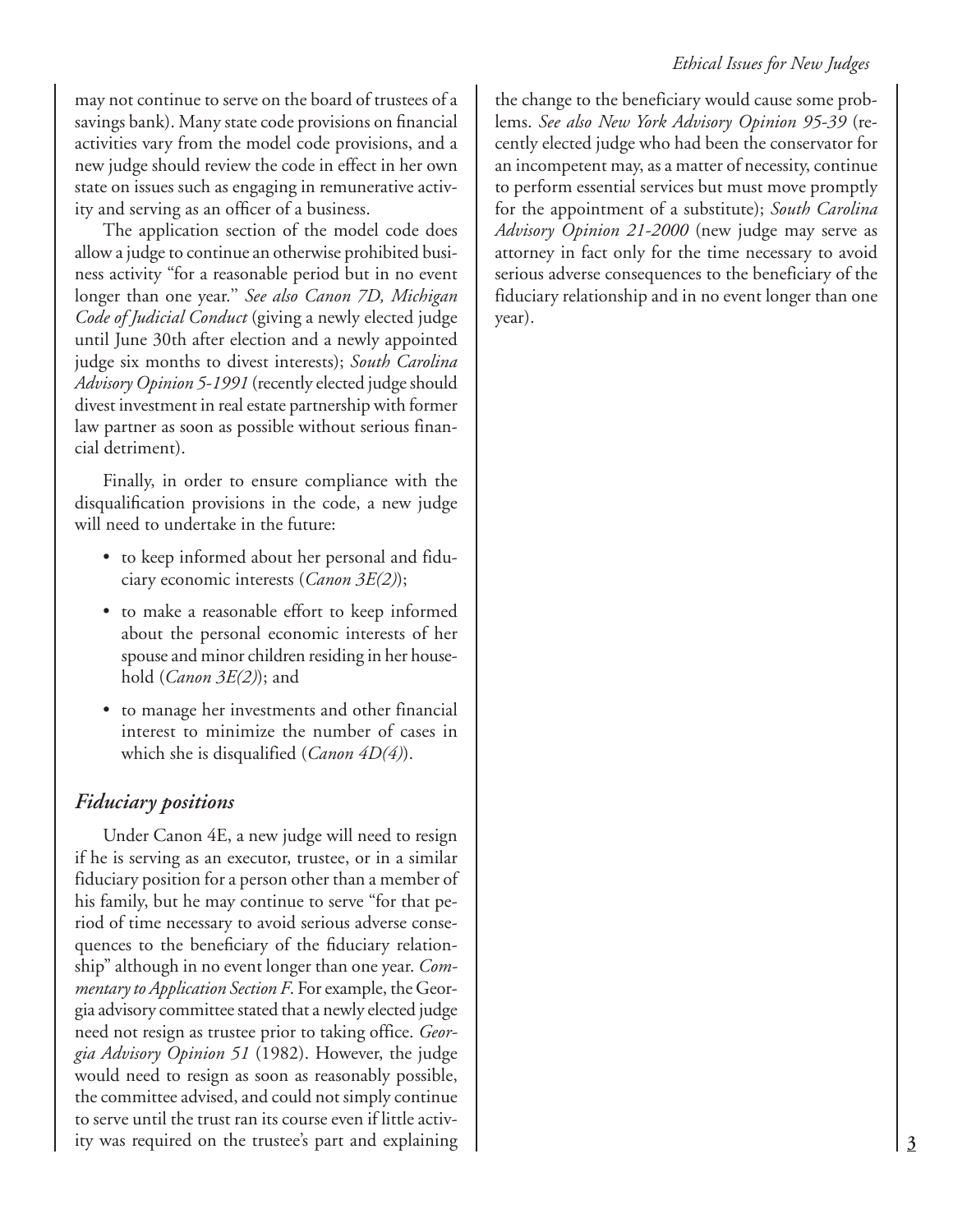## **GIFTS AND RECEPTIONS FOR NEW JUDGES**

A new judge may accept gifts from former clients, close friends, colleagues, or a bar association to mark her investiture. Acceptance of such a gift may necessitate the judge's recusal from matters involving the donor, but "in many instances, the donors are likely to be persons whose appearance in a case would in any event necessitate the judge's recusal, at least for some period of time." *U.S. Advisory Opinion 98* (2000). The federal advisory committee stated that if a group gives a gift and the cost is shared proportionately, recusal may not be required for each donor if the amount of each individual contribution is relatively small. Of course, a new judge may not solicit gifts.

Advisory committees have allowed new judges to accept:

- a robe from a bar association to which the judge belongs (*Arkansas Advisory Opinion 00-10*);
- a gavel from a former employer (*Florida Advisory Opinion 76-22*);
- a gavel and a \$500 gift from a former client (*U.S. Compendium of Selected Opinions § 5.4-2(a)*  $(2001))$ ;
- a gavel from a local bar association (*U.S. Compendium of Selected Opinions § 5.4-2(b)* (2001));
- gifts of \$10 or less toward a robe to be presented at investiture from former colleagues and friends (*U.S. Compendium of Selected Opinions § 5.4- 2(e)* (2001)); and
- a judicial robe, clock, chair, gavel, or money from a former law firm or corporate employer, former clients, close friends, colleagues, or a bar association (*U.S. Advisory Opinion 98* (2000)).

*But see New Jersey Advisory Opinion 4-02* (newly confirmed judge may not accept a gift from her law firm in the form of a trip with a value of approximately \$5,000).

Further, a new judge may allow her former law firm to sponsor and pay the expenses for a reception following her investiture. *Florida Advisory Opinion 99-* *3*; *Illinois Advisory Opinion 01-11; Washington Advisory Opinion 95-5*; *U.S. Advisory Opinion 98* (2000). Other groups, such as a bar association, client, corporation, or chamber of commerce, may also sponsor a reception for a new judge. *See Florida Advisory Opinion 99-3* (attorneys in a new judge's community may sponsor and pay expenses for a reception one week after her investiture); *U.S. Advisory Opinion 98* (2000) (new judge may accept the offer of a reception in her honor from a corporate employer, a business client, a colleague, or a bar association); *U.S. Compendium of Selected Opinions § 5.4-2(b)* (2001) (new judge may accept a contribution toward the cost of a reception from a local bar association on the occasion of her investiture). *But see New Jersey Advisory Opinion 3-01* (new judge may not accept a check from the county bar association toward the cost of a swearing-in reception).

Some committees, however, have imposed conditions on sponsorship. For example, the Illinois committee stated that a judge may be feted at a post-investiture party sponsored by her former law firm only if the party is not intended to advance the interests or status of the law firm. *Illinois Advisory Opinion 01-11.* The committee also warned the judge to be concerned about the magnitude or extravagance of the celebration and the number and nature of those invited. The Washington advisory committee instructed a new judge to report as a gift the expense of a reception hosted by her former law firm following her swearing-in ceremony. *Washington Advisory Opinion 95-5*.

Moreover, the advisory committee for federal judges warned that a new judge may not accept either a gift or a reception from a for-profit company that has no pre-existing or long-standing relationship with the judge or from an organization that is publicly identified with controversial legal, social, or political positions or that regularly engages in adversary proceedings in the federal courts. *U.S. Advisory Opinion 98* (2000).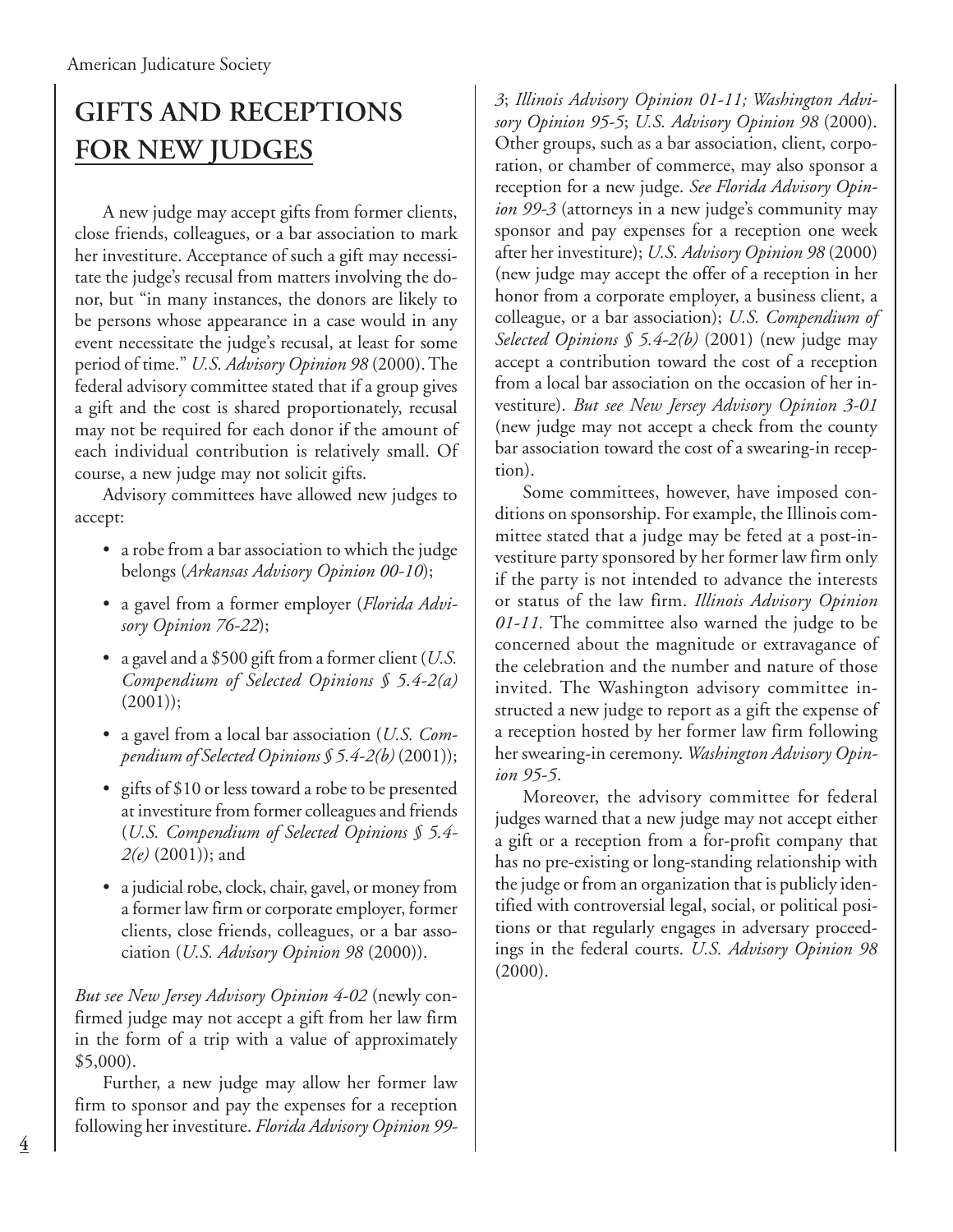#### *Ethical Issues for New Judges*

## **WINDING-UP A LAW PRACTICE**

## *Practicing law after being chosen as a judge*

Canon 4G prohibits a judge from practicing law, but a newly chosen judge may continue to actively practice law during any period after he is elected or appointed but before he takes office. In that interim period, a newly chosen judge may:

- practice before all courts including the court to which he has been chosen;
- handle both criminal and civil cases:
- work on cases that are almost ready for trial;
- appear as trial counsel for clients;
- appear in either a jury trial or a non-jury proceeding; and
- be compensated according to a partnership or employment agreement.

*Arkansas Advisory Opinion 96-9*; *Florida Advisory Opinion 88-29*; *Florida Advisory Opinion 00-39; Georgia Advisory Opinion 217* (1996); *New York Advisory Opinion 94-30; New York Advisory Opinion 98-92*. *See also Delaware Advisory Opinion 92-5* (attorney may continue to practice in court after his name has been submitted to the senate for confirmation as judge but should promptly wind up cases); *Kansas Advisory Opinion JE-11* (1984) (after an attorney has been elected judge, his former law firm can continue to use its current letterhead until he takes office).

This rule extends to a prosecuting attorney newly chosen to be a judge. Thus, the Florida judicial ethics committee stated that an assistant state's attorney may continue to try cases in the circuit court after being elected to the office of circuit judge and need not resign until he actually assumes judicial office. *Florida Advisory Opinion 74-13*. *See also Arkansas Advisory Opinion 96-5* (deputy prosecuting attorney who has been nominated for a judicial seat in the same district and who is unopposed may continue to prosecute cases until he takes office)**.** However, the Florida committee also advised that a chief assistant state's attorney who is a judge-elect should immediately relinquish any administrative or supervisory control over felony attor-

neys who appear in the court in which the judge will sit and should appear only in misdemeanor cases or in felony cases in another geographic area of the circuit. *Florida Advisory Opinion 84-21*. Moreover, the Kentucky advisory committee suggested that a judge-elect should resign as assistant county attorney in order to minimize the problems of disqualification. *Kentucky Advisory Opinion JE-32* (1981).

## *Completing pending cases*

There is no exception in the model code to the prohibition on practicing law that allows a new judge to wind-up pending cases after taking office. *Arizona Advisory Opinion 00-7.* Thus, after judicial office is assumed, the prohibition applies immediately:

- even to representation that requires no court appearances (*Florida Advisory Opinion 83-3* (real estate closing); *New York Advisory Opinion 89- 38* (closing out an estate));
- even if the work could be performed in the evenings and would be primarily ministerial (*New York Advisory Opinion 89-38* (closing out an estate)); and
- even if opposing counsel has no objection (*Florida Advisory Opinion 77-2* (oral argument)).

*See also Canon 4G, South Carolina Code of Judicial Conduct* (prohibition on practicing law "becomes effective immediately upon taking the oath of office and applies to any case in the judge's former practice that was not completed when judicial duties were assumed"); *Compliance section, North Carolina Code of Judicial Conduct* ("it shall be permissible for a newly installed judge to facilitate or assist in the transfer of his prior duties as legal counsel but he may not be compensated therefore"). *But see Canon 4G, Tennessee Code of Judicial Conduct* ("A newly elected or appointed judge can practice law only in an effort to wind up his or her practice ceasing to practice law as soon as reasonably possible and in no event longer than 180 days after assuming office").

In discipline cases, courts have rejected judges' attempts to rely on a winding-up exception to excuse their practice of law. The New York Court of Appeals removed a judge from office for improperly continuing to act as a fiduciary in several estates, continuing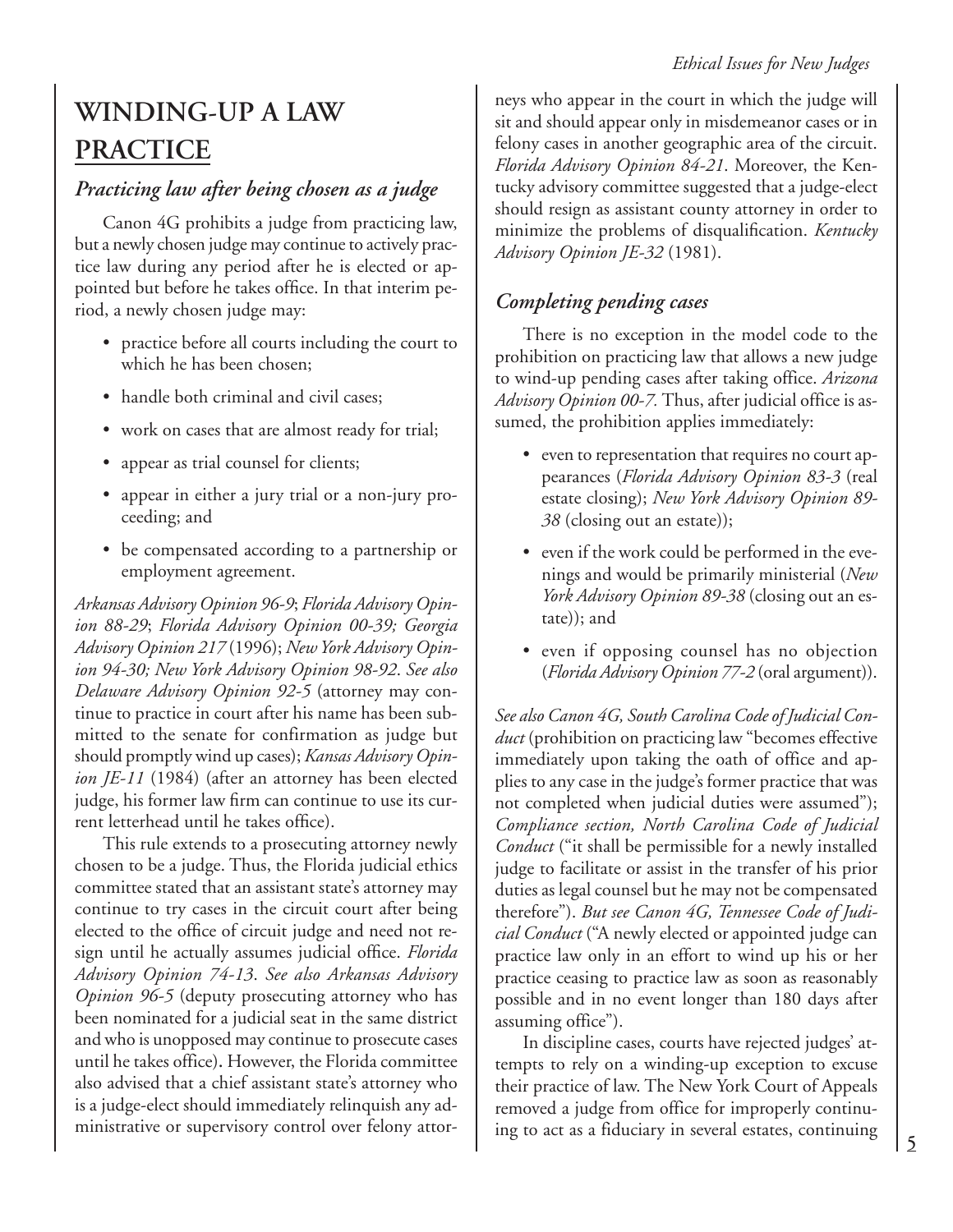to perform business or legal services for clients, and maintaining an inappropriate business and financial relationship with his former law firm, which had an active practice before his court. *In the Matter of Moynihan*, 604 N.E.2d 136 (New York 1992). The judge had claimed that his actions were necessary to wind-up a busy practice with long-standing responsibilities to clients concerning estate matters that could not readily be transferred. The court considered that defense, although it did not expressly hold that a new judge was allowed to wind-up cases after taking the bench. However, the court found that the two years the judge had continued to provide services after assuming the bench was "an inexcusably long period," noting that the work involved matters that came before the judge's own court (albeit before different judges). The judge had also contended that the tasks he continued to perform, including filling out tax returns, banking activities, expediting stock transfers, and administering an estate, were purely "ministerial" acts that did not conflict with his judicial responsibilities. The court held that to the extent the acts were ministerial, there was no justification for his failure to turn them over to another attorney. *See also In the Matter of Intemann*, Determination (New York Commission on Judicial Conduct October 25, 1988) (www.sjc.state. ny.us/Determinations/I/intemann.htm) (judge was removed for, among other misconduct, continuing to provide legal services for three estates).

Similarly, rejecting a judge's argument that he had interpreted Canon 4G in good faith to allow him to finish his law practice by performing clerical activities after he took office, the Arkansas Supreme Court concluded that the work the judge had performed was more than ministerial or clerical and constituted the active practice of law. *Judicial Discipline and Disability Commission v. Thompson*, 16 S.W.3d 212 (Arkansas 2000). In one case, the judge had met with clients in his chambers to discuss a settlement, accompanied the clients when they negotiated the settlement check, faxed a letter to co-counsel confirming their fee arrangement, and sent co-counsel a cashier's check with a letter, written on his judicial stationery, directing her to approve the order of dismissal and giving her directions on closing the case. In a second case, the judge had participated in several depositions and exchanged legal correspondence and documents with opposing counsel and the court clerk regarding settlement.

Two judges received advisory letters from the California Commission on Judicial Performance for failing to ensure that they were no longer counsel of record in cases after taking the bench. *California Commission on Judicial Performance 1998 Annual Report*, at 29. One judge remained counsel of record in a number of cases, and the second remained counsel of record in one case for a lengthy period after taking the bench. *See also In re Ryman*, 232 N.W.2d 178 (Michigan 1975) (removal for, among other misconduct, maintaining an office and furnishing legal services to former clients after assuming office); *In re the Matter of Slusher*, Stipulation and Agreement (Washington Commission on Judicial Conduct April 3, 1992) (public admonishment for attempting to secure funds for former client by communicating with attorney for the other party). *But see In re Ryman*, 232 N.W.2d 178 (Michigan 1975) (Levin, J., concurring in part and dissenting in part) (advocating limited winding-up exception if judge does not appear in court or receive compensation).

**Quasi-judicial responsibilities.** Several opinions suggest that a judge may finish ministerial duties related to serving, for example, as an arbitrator or referee after resuming judicial duties.

For example, despite the prohibition on a judge acting as an arbitrator in Canon 4F, the West Virginia judicial ethics committee stated that a new judge could continue to serve as an arbitrator in a matter in which the decision only needed to be finalized. *West Virginia Advisory Opinion* (August 18, 1995). The committee noted that resolution of the case would be significantly delayed and lead to great additional expense if the new judge were not permitted to render a decision. In a second opinion, the committee stated that a new judge who had been a member of a lawyer disciplinary board hearing panel could sign a final order that had been accepted prior to his becoming a judge but had not been ready for signature. *West Virginia Advisory Opinion* (February 5, 1997). *See also New York Advisory Opinion 96-89* (judge may execute referee's deed arising out of a determination the judge made as a referee prior to assuming bench).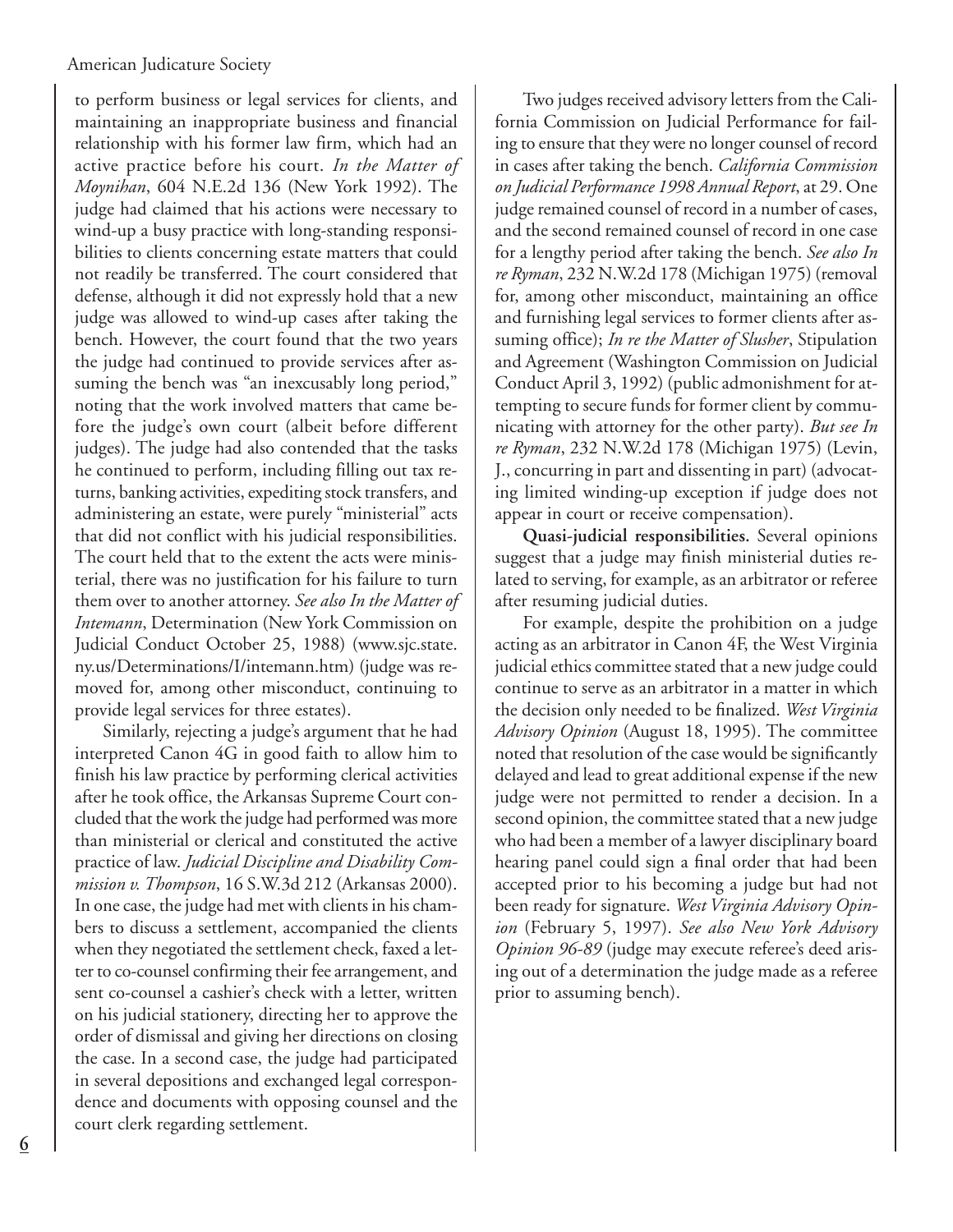#### *Ethical Issues for New Judges*

#### *Duties to clients*

The ethical responsibilities owed to a client when an attorney leaves the practice of law to become a judge are no different than those owed when an attorney ends representation of a client for any other reason and are covered by each state's rules of professional responsibility. Thus, a new judge should consult her state's rules and law on the issue. *See also ABA/BNA Lawyers Manual on Professional Conduct*, 91:801, ''Duties at End of Representation.''

Rule 1.16(d) of the ABA Model Rules of Professional Responsibility requires a lawyer when ending representation to ''take steps to the extent reasonably practicable to protect a client's interests.'' Specific steps a new judge should take include:

- promptly contacting all clients regarding the change in professional status to give reasonable notice and allow time for employment of other counsel;
- discussing with the client the options available for obtaining counsel if the matter cannot be concluded prior to the attorney becoming a judge; and
- assisting the client in locating counsel with the necessary expertise.

*Pennsylvania Bar Advisory Opinion 88-252*. The choice of new counsel, however, must be left to the client, and a new judge cannot unilaterally transfer a client file to another lawyer without the client's consent. *Michigan Advisory Opinion JI-89* (1994). The Kansas judicial ethics committee stated that an attorney who is becoming a judge may not suggest or recommend the services of any particular lawyer. *Kansas Advisory Opinion JE-11* (1984).

In response to an inquiry from a judge who planned to refer pending contingency fee cases to an attorney while retaining a percentage of the ultimate award, the South Carolina advisory committee advised the judge to fully disclose all material facts to the client and receive the client's consent to the participation of the new lawyer and to the fee agreement. *South Carolina Advisory Opinion 21-1998*. Furthermore, in windingup a law practice, a lawyer who has become a judge must return to the client files, property, and any part of a yearly retainer fee not earned. *Illinois Advisory Opinion 94-12.*

A newly elected judge must make clear to a client that the judge can no longer represent the client in any way after being sworn in, including advising the client or consulting about continuing cases and prior work. *South Carolina Advisory Opinion 21-1998.* Advisory opinions, however, indicate that a judge may provide information to a former client as part of the continuing duty to protect a client's interests upon conclusion of representation.

For example, the Illinois judicial ethics committee advised that a judge may provide a successor attorney with information regarding a case the judge had tried as a state's attorney that was about to be retried, but that the judge could not give legal advice. *Illinois Advisory Opinion 94-19*. Emphasizing that "providing information is not the same as providing advice on matters such as trial strategy," the committee explained:

Given the circumstances presented, cooperation, in the interest of proper administration of justice, should not be discouraged. A judge has a duty to his former client, in this case the State, just as he or she would to any other client, to provide information to the new lawyer regarding the case. The judge, however, must be careful not to give current advice to the new attorney as he or she would then be violating [the rule that] precludes a judge from practicing law.

Similarly, the Nevada advisory committee stated that a judge could provide a written, verbatim transcription of her otherwise illegible notes prepared during her service as prosecutor in a case as long as she did not discuss the notes, transcription, or any other matter with the current prosecutor. *Nevada Advisory Opinion 98-3*. The committee also cautioned that the judge may not assist or advise the current prosecutor in preparing for a new sentencing hearing in the case.

The advisory committee for federal judges also warned that a judge who prosecuted a case before appointment may not actively assist former colleagues in the appeal or render advice, counsel, or opinions about legal issues or the conduct of the appeal. *U.S. Compendium of Selected Opinions § 2.7(g)* (2001). However, the committee allowed the judge to respond to questions from successor counsel as to historical facts not readily apparent from the file, the factual details within the judge's peculiar knowledge, and similar matters of clarification. *New York Advisory Opinion 96- 128* (judge may provide an affidavit regarding the facts surrounding her decision as district attorney to dis-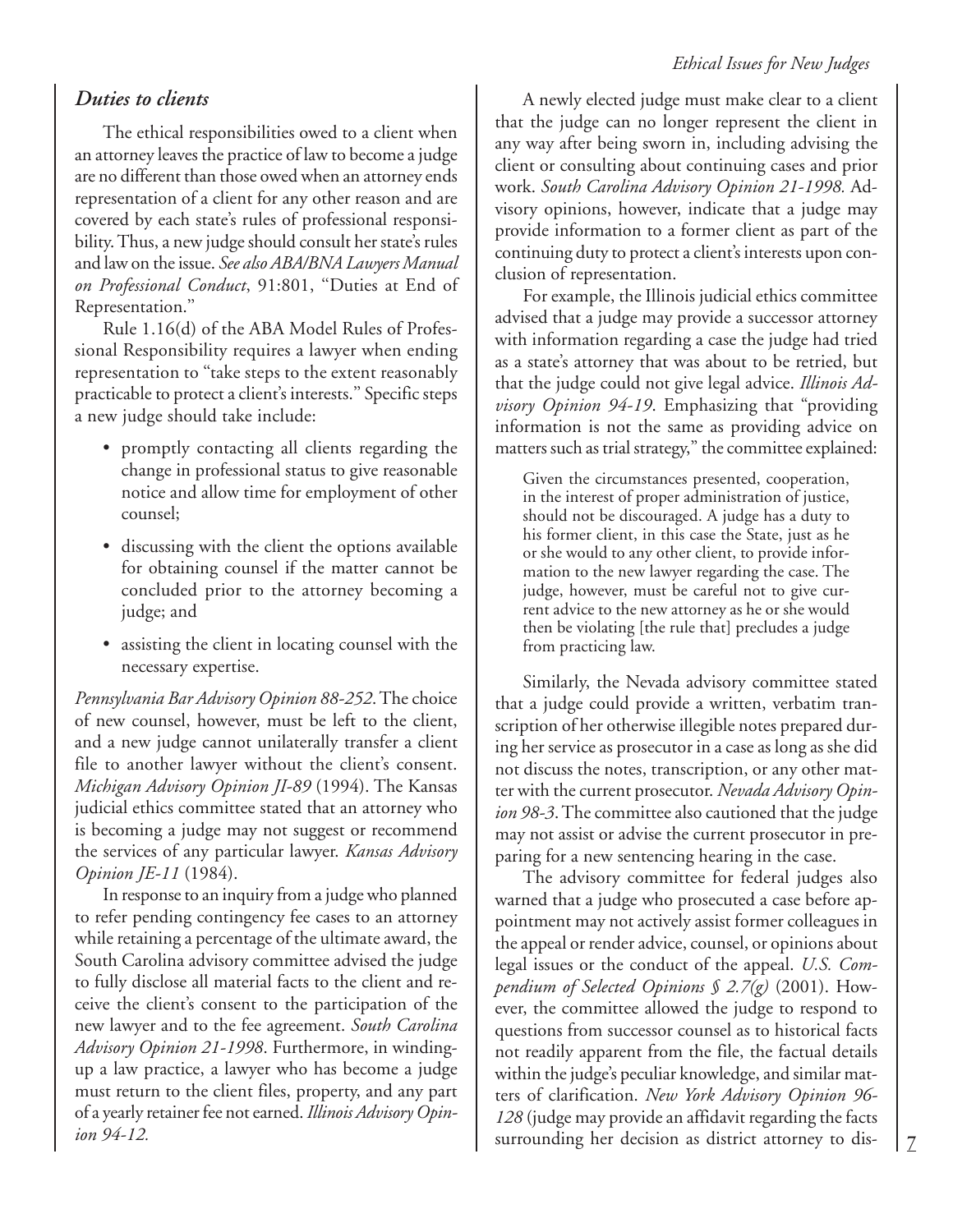miss criminal charges against a suspect who has now filed a suit for false arrest); *New York Advisory Opinion 95-20* (judge may review a file and provide information to the successor prosecutor about a case previously handled by the judge as a prosecutor where the judge may be called as a witness in the retrial).

Analogous advice has been given to judges with respect to their former representation of criminal defendants. For example, the Massachusetts advisory committee stated that a judge could sign a true and accurate affidavit regarding her percipient knowledge of events material to a former client's new trial motion, which was based on an alleged conflict of interest arising out of the judge's former office-sharing arrangement with a lawyer who had represented a police officer who had testified against the former client. *Massachusetts Advisory Opinion 01-2.* Similarly, the New York judicial ethics committee advised that a judge may answer inquiries from a former client about factual information that might be useful to the client's potential motion to vacate a conviction. *New York Advisory Opinion 95-116.* The client wanted to learn whether the judge's recollection of events and the contents of her closed files might support the contention that the prosecutor had failed to make a required disclosure. *But see Florida Advisory Opinion 99-4* (judge may not execute an affidavit explaining why she took certain steps while she represented a former client and commenting on the former client's good character if the affidavit is to be submitted to a prosecutor to help resolve criminal charges of workers' compensation fraud).

Finally, judges have been counseled that they may provide factual information but not legal advice regarding non-criminal representation. For example, the New York committee stated that a judge who served as the attorney for an estate may furnish an affidavit detailing what services were rendered on what dates, the amount of time expended, and similar details as requested by the estate's current attorney to comply with an order of the judge presiding over the case. *New York Advisory Opinion 96-128.* Similarly, the committee stated that a judge may issue a declaration about the facts and circumstances involved in an employment agreement that she had negotiated more than 25 years earlier while in private practice to be submitted in a dispute in another state. *New York Advisory Opinion 91-137*.

### *Disposing of an interest in a law practice*

Any disposition of a new judge's interest in a law practice must strictly comply with the rules of professional responsibility. *See ABA/BNA Lawyers Manual on Professional Conduct*, 91:801, ''Sale and Merger.''

A judge may not share in the profits a firm earns after the judge's departure. *Nebraska Advisory Opinion 89-1*; *U.S. Advisory Opinion 24* (revised 1998). Furthermore, a judge must divest all financial interest in a professional legal association upon taking the bench. The Nebraska ethics advisory committee explained the dangers of a new judge remaining a shareholder in a professional corporation.

- Third parties would be likely to conclude that the new judge ''is still engaged in the practice of law, still making strategic decisions concerning the cases which are still pending….''
- The judge's impartiality could be subject to question ''were the judge to preside over cases of a like or similar nature to those residual cases which the professional corporation is still handling.''
- "[T]he devotion of the judge to judicial duties and the minimization of the conflict between those judicial duties and extra-judicial activities would be jeopardized….''

*Nebraska Advisory Opinion 97-2*. *See also Ohio Advisory Opinion 89-17* (judge may not retain stock ownership in a law firm even if he would receive no income); *Texas Advisory Opinion 129* (1989) (new judge should not continue to own, or receive salary from, a corporation whose only purpose is the practice of law). *Compare New York Advisory Opinion 97-9* (recently appointed judge may remain a shareholder of the professional corporation through which he practiced law solely to wind-up its affairs (including collection of fees earned and payment of debts accrued prior to his appointment) but must dissolve the corporation as soon as practicable after assuming office) *with Massachusetts Advisory Opinion 98-14* (judge may not maintain in existence the professional corporation through which he practiced law).

The issue whether a judge may retain his interest in a law firm if that interest is placed in a blind trust has been resolved differently by different advisory committees. Approving such an arrangement, the Nebraska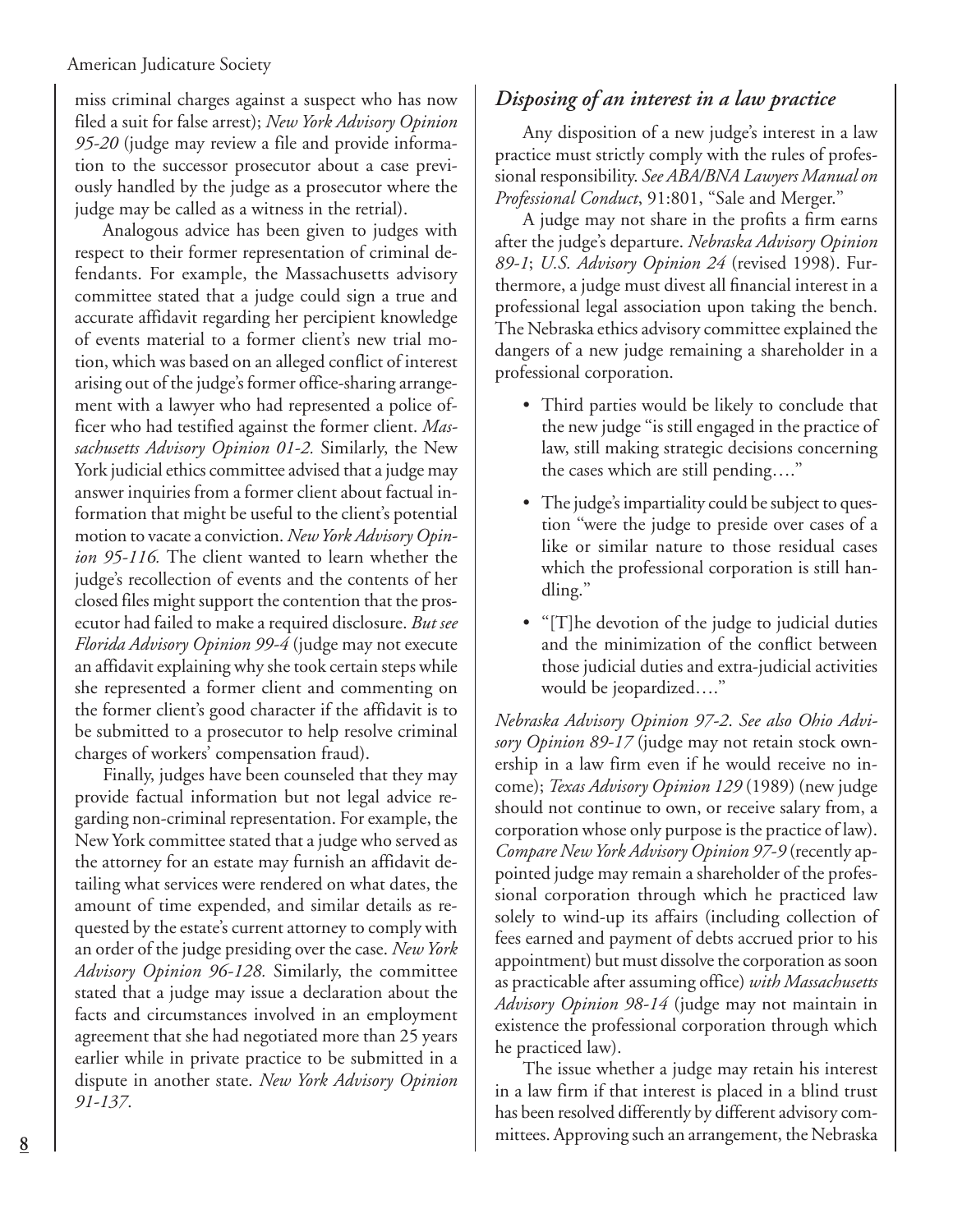judicial ethics committee advised that a judge who is the sole shareholder of a professional corporation that employs several attorneys may place his shares in a blind trust or similar arrangement under which the judge could have "absolutely no participation or input into the affairs of the professional corporation," with the exception of receiving fees for legal services previously rendered. *Nebraska Advisory Opinion 97-2*. In contrast, the Ohio advisory committee disapproved an arrangement in which a trust would have been created for a new judge who had been a professional association's majority shareholder even if the new judge would have no control over the trustee's decisions and receive no income from the association. *Ohio Advisory Opinion 89-17*.

A new judge may receive a lump sum payment for his interest in a practice based on its present value *Florida Advisory Opinion 96-26*. *See also U.S. Compendium of Selected Opinions § 3.3-1(b-1)* (2001) (judge may negotiate for prepayment of a fixed amount in lieu of collecting accounts payable from a former law firm as they become due in future years).

Moreover, most jurisdictions allow a new judge to receive installment payments over a period of time, rather than one lump sum payment when leaving a law practice. For example, the Georgia judicial ethics committee stated that a newly appointed judge may arrange a deferred payment plan for his interest in a former law partnership. *Georgia Advisory Opinion 16* (1977). The committee reasoned it would be unfair and unrealistic in many instances to expect the remaining partners to pay cash for the judge's interest. The committee cautioned that the new judge and the former partners should maintain minimal contact, the term of payment should be as short as possible, and the interest should be at fair market value. *See also Florida Advisory Opinion 03-2* (new judge may receive periodic payments from his former law firm for his equity interest in the firm or, in the alternative, the firm may execute a note to pay the balance owed the judge).

Canon 4I(2) of the Maryland code of judicial conduct specifically allows a new judge to receive over a reasonable period one or more payments representing the liquidated value of his interest in a former practice. However, the canon requires a newly chosen judge to submit the payment agreement to the judicial ethics committee prior to qualification for judicial office for review as to the reasonableness of the time provided for payments. The code specifies that a ''payment period limited to a maximum of five years or less is presumptively reasonable,'' but that a ''longer payment period is permitted only with the Committee's prior approval as to reasonableness.''

The Massachusetts judicial ethics committee advised that a lawyer about to become a new judge may enter into an agreement with his firm pursuant to which the firm will pay him a fixed amount at a reasonable rate of interest in installments over 10 years. *Massachusetts Advisory Opinion 00-1*. However, the committee cautioned that if the judge believes the payments will become the sole reason for disqualification in less than 10 years, he should attempt to shorten the payout term. *See also Alabama Advisory Opinion 86-248* (approving an agreement under which a judge would share law partnership profits earned but not paid prior to his assuming the bench for the approximately one year it would take to complete all financial settlements); *Alabama Advisory Opinion 89-351* (approving an agreement under which a judge's former partner would execute a promissory note evidencing deferred compensation to come due almost two years later); *Nebraska Advisory Opinion 89-1* (approving termination agreement under which a judge would obtain a secured promissory note and a payment schedule from a former partner); *West Virginia Advisory Opinion* (January 16, 2001) (approving a purchase agreement under which a judge would receive intermitent payments from his former law firm for an extended period); *U.S. Advisory Opinion 24* (revised 1998) (approving termination agreement under which a judge would be paid for his interest in a firm over a period of years). *See also Michigan Advisory Opinion JI-118* (1998) (judge may transfer contract with lawyer for sale of practice on installment basis to another law firm that will pay balance due judge on original contract in one lump sum).

In contrast, the Kentucky committee stated that a new judge cannot sell the tangible assets of a law practice on an installment plan. *Kentucky Advisory Opin*ion *JE-9*. Such an arrangement, the committee concluded, would involve the judge in ''frequent transactions'' with an attorney, which are prohibited by Canon  $4D(1)(b)$ . The committee suggested that the partner negotiate a bank loan to pay the judge in full.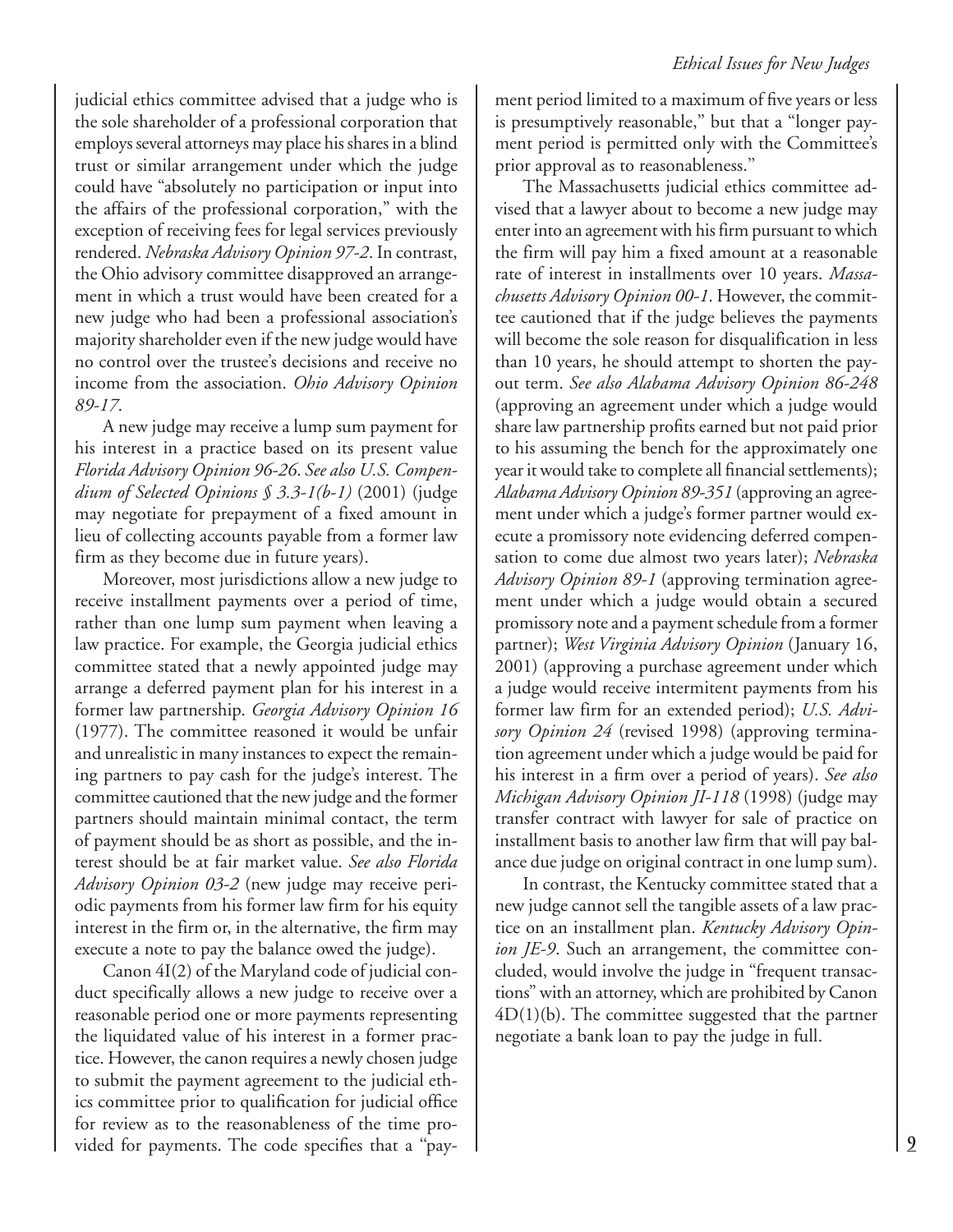#### *Fees—hourly cases*

A new judge may receive legal fees earned prior to becoming a judge or a proportionate share of fees earned by a professional association prior to her leaving the firm. (Whether a judge may hear cases involving a former firm if the firm is still paying the judge for fees earned before becoming a judge is discussed at pages 18-19.) For example, the Kentucky committee stated that a judge may receive compensation for work that she did before going on the bench even if the representation was not completed by that time and may share in fees collected in the future as long as the work was done before she left the firm. *Kentucky Advisory Opinion JE-41* (1982). The committee noted that the rule applies ''to a solo practitioner, salaried associate of a firm, and to a partner who receives a given percentage of the firm's fees.'' *Accord Alabama Advisory Opinion 81-114; Alabama Advisory Opinion 84-215*; *Florida Advisory Opinion 76-1*; *Florida Advisory Opinion 81- 11*; *Florida Advisory Opinion 82-7*; *Florida Advisory Opinion 86-7*; *Florida Advisory Opinion 93-38*; *Georgia Advisory Opinion 12* (1977); *Illinois Advisory Opinion 94-12*; *Maryland Advisory Opinion 23* (1974); *Nebraska Advisory Opinion 89-1*; *New York Advisory Opinion 88-118; New York Advisory Opinion 89-134*; *New York Advisory Opinion 90-203*; *West Virginia Advisory Opinion* (December 18, 2000).

Advisory committees have attached several conditions to a judge's receipt of fees earned before taking the bench.

- The amount owed to the judge should be settled prior to her assuming the bench insofar as possible. *Alabama Advisory Opinion 81-114; Alabama Advisory Opinion 84-215; Alabama Advisory Opinion 98-699; Arkansas Advisory Opinion 96-9*.
- The amount must be fixed with reference to work that was performed before the attorney became a judge. *Arkansas Advisory Opinion 96- 9; Florida Advisory Opinion 86-7*; *Georgia Advisory Opinion 12* (1977); *Kentucky Advisory Opinion JE-41* (1982).
- The judge must not receive any part of a fee collected in connection with matters that were not pending with the firm at the time she left or generated by clients on matters that arose after-

wards. *Florida Advisory Opinion 86-7*; *Georgia Advisory Opinion 12* (1977).

- The fee must be computed based on traditional standards. *Florida Advisory Opinion 91-8*.
- The fee should be in accordance with the rules of professional conduct. *Florida Advisory Opinion 97-9; Florida Advisory Opinion 94-7; Kentucky Advisory Opinion JE-41* (1982).
- Full disclosure should be made to the client. *Kentucky Advisory Opinion JE-41* (1982).

To collect fees, a new judge may forward periodic bills to former clients for outstanding balances due for services rendered prior to becoming a judge and may maintain a business operating account. *New York Advisory Opinion 95-12*.

#### *Fees—contingency matters*

After taking office, a judge may receive payment for work done on contingency fee lawsuits that were pending at the time he stopped practicing law. (Whether a judge may hear cases involving a former firm if the firm is still paying the judge for fees earned before becoming a judge is discussed at pages 18-19.) For example, the Arkansas judicial ethics committee advised that a new judge and the firm he is leaving should evaluate contingency fee matters as of the time of departure based on the likelihood of success, the likely recovery, and the amount of work already performed in light of the underlying principle that compensation to the judge cannot be based on work performed after departure. *Arkansas Advisory Opinion 96- 9*. The payment to the departing attorney/new judge, the committee stated, may be in a lump sum or in installment payments that end at the earliest practicable date, ideally within a few months.

Such arrangements are also appropriate when the payment is being made by an individual attorney to whom the judge transferred cases. For example, the Georgia committee approved a fee arrangement under which a new judge and the attorney furnishing legal services to the judge's former clients would divide fees received in contingency fee cases according to a schedule based on services already performed and estimated future services. *Georgia Advisory Opinion 35* (1979). Similarly, the West Virginia advisory committee stated that a judge could collect contingency fees in cases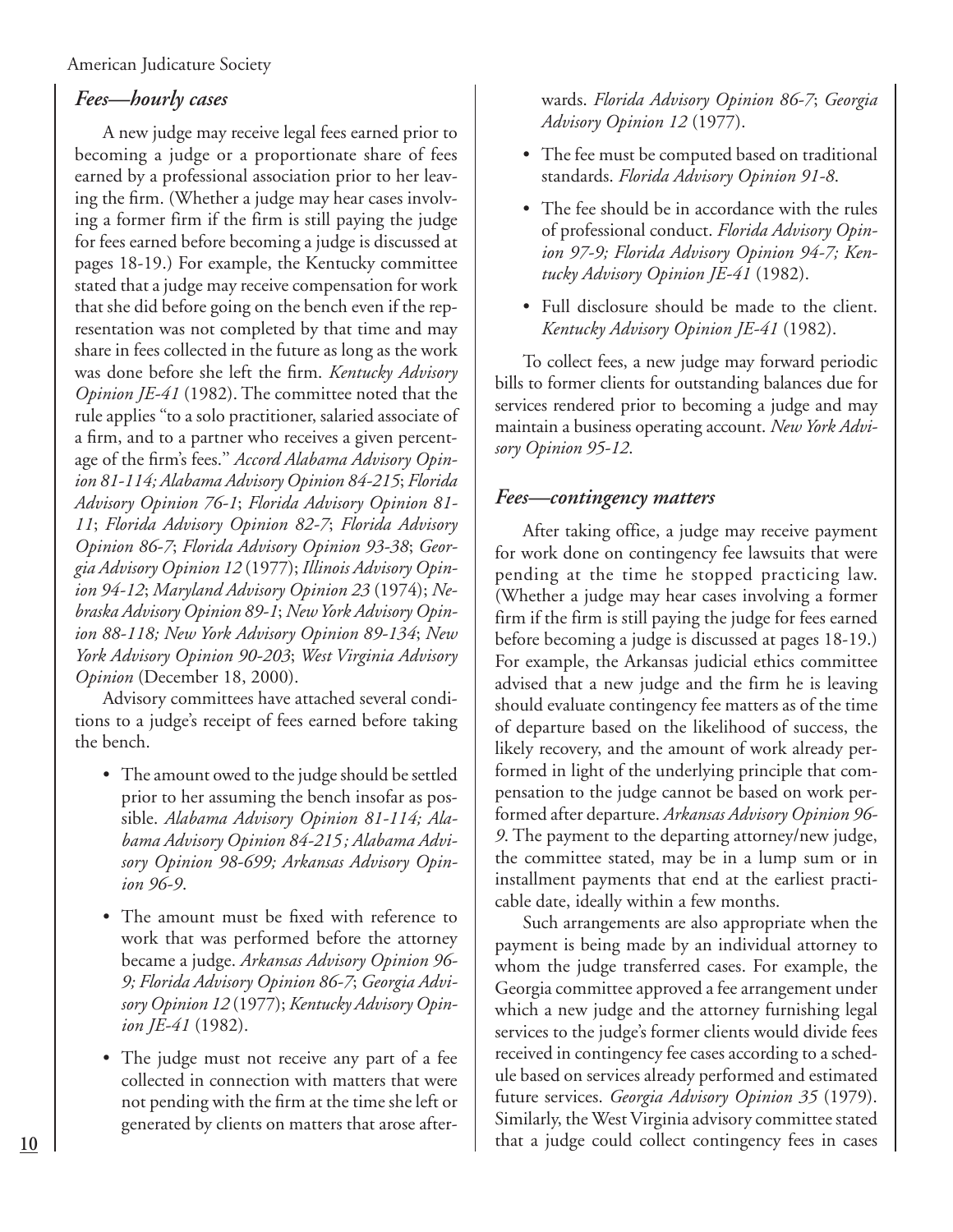handled prior to becoming a judge under arrangements made with another attorney to assume the cases if the arrangements were in writing and set forth a definite percentage for the fees and the client knows of the arrangement. *West Virginia Advisory Opinion* (December 18, 2000). The Michigan advisory committee stated that a new judge may agree to discount the fees due him in a cash-out price with the attorney who purchases his practice or to whom the judge referred a contingency fee case. *Michigan Advisory Opinion CI-1079* (1985).

That rule has several provisos.

- The percentage the judge receives must reasonably reflect the amount of work he did on the case. *Arkansas Advisory Opinion 96-9; Florida Advisory Opinion 97-9; Kansas Advisory Opinion JE-68* (1996); *Michigan Advisory Opinion CI-1079* (1985); *Missouri Advisory Opinion 62* (1981); *South Carolina Advisory Opinion 21- 1998; South Dakota Advisory Opinion 91-3*; *U.S. Compendium of Selected Opinions §2.7(b)* (2001).
- The judge and the attorney or firm must agree to a fixed percentage at the time the judge stops working on the case to assume the bench. *Alabama Advisory Opinion 97-659; Arkansas Advisory Opinion 96-9; Missouri Advisory Opinion 62* (1981); *South Carolina Advisory Opinion 21- 1998; West Virginia Advisory Opinion* (September 28, 1998); *U.S. Compendium of Selected Opinions §2.7(b)* (2001).
- The contingency fee arrangement must otherwise be proper under the rules of professional conduct. *Florida Advisory Opinion 98-20; New York Advisory Opinion 93-44* .
- The computation must be based on traditional standards. *Florida Advisory Opinion 97-9*.

However, the judicial ethics committee for federal judges advised that, while a new judge may agree to share in future fees from contingency fee cases, the judge should first attempt to reach an agreement with his former partners on a fixed sum. *U.S. Compendium of Selected Opinions §2.7(b-1)* (2001). The South Carolina committee suggested that an agreement to receive a percentage of any awards in contingency fee cases might constitute a financial interest requiring frequent

disqualification that a new judge should divest as soon as he can do so without serious financial detriment as required by Canon 4D(4). *South Carolina Advisory Opinion 21-1998*. The committee stated that whether divestment was required was a fact-sensitive determination that depended on the attorney to whom the cases were referred and the litigants in the cases.

## *Referral fees*

Several advisory committees have stated that a judge may receive a fee for a referral made before becoming a judge if the fee is based entirely on the referral without any provision of legal services. *Illinois Advisory Opinion 94-16. See also Texas Advisory Opinion 49* (1980). However, noting that a referring attorney retains legal responsibility for the case under the rules of professional responsibility, the Illinois committee cautioned that ethical and financial considerations may make it desirable, although not mandatory, for a judge to seek the client's consent to eliminate his continuing legal responsibility by rescinding or modifying the feesharing agreement in return for relinquishment of his share of the fees.

After becoming a judge, a judge may not tell persons who ask the judge to represent them that he no longer practices law but that they could get good representation at his former firm, regardless whether the judge would receive a referral fee; the judge may refer the person to the bar association or to any other appropriate referral agency. *Arkansas Advisory Opinion 96- 9*. *See also Kansas Advisory Opinion JE-71* (1996) (judge who served as guardian ad litem for a minor may not refer the minor's claim for personal injuries to a lawyer and claim a referral fee where the claim was first recognized after the judge took the bench).

## *Disassociation from a firm*

Except for payment of fees or for the judge's interest in the practice, ''[u]pon assuming judicial office, a judge is required to sever all ties with the judge's former firm.'' *Michigan Advisory Opinion JI-89* (1994).

As part of that process, a new judge must ensure that her name is deleted from the firm name and not used in professional notices sent out by the firm. *See Kentucky Advisory Opinion JE-41* (1982); *Louisiana Advisory Opinion 155* (1999); *Michigan Advisory Opinion JI-89* (1994); *New York Advisory Opinion 89-136*.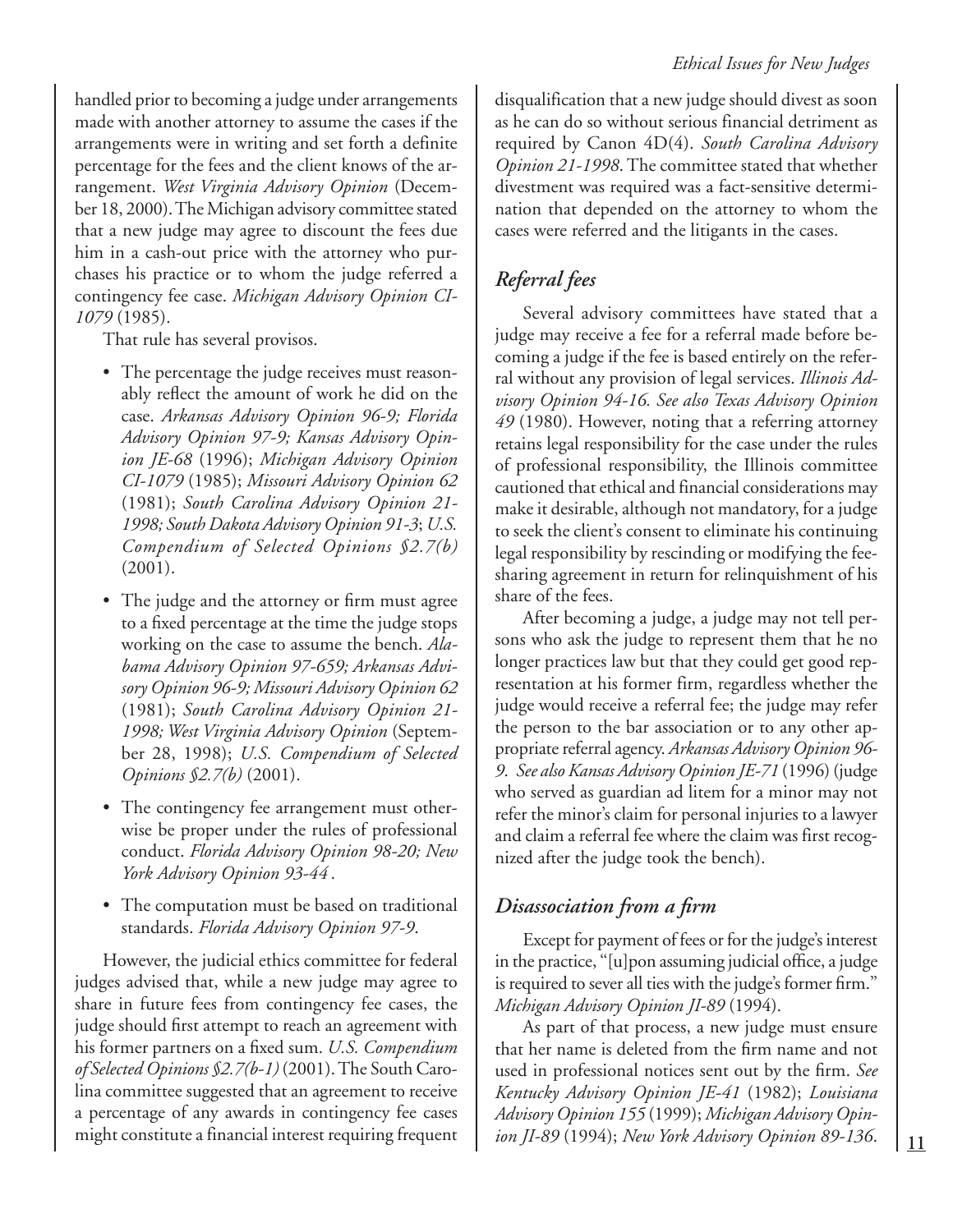For example, the Massachusetts judicial ethics committee stated that a judge has an obligation to notify members of her former law firm that she objects to the use of her name and title in a brochure that the firm is preparing for distribution to the firm's clients and prospective clients. *Massachusetts Advisory Opinion 90-1.*

 That change to the firm name is required by the Canon 2B provision that a judge ''shall not lend the prestige of office to advance the private interests of the judge or others; nor shall a judge convey or permit others to convey the impression that they are in a special position to influence the judge.'' The removal of the judge's name from a law firm name is also required by Rule 7.5 of the model rules of professional responsibility, which states that the ''name of a lawyer holding a public office shall not be used in the name of a law firm, or in communications on its behalf, during any substantial period in which the lawyer is not actively and regularly practicing with the firm.''

However, if a judge's former firm refuses to remove the judge's name from the firm name, the judge is not required to take action to force it to do so. *Massachusetts Advisory Opinion 03-9* (judge whose former firm has refused requests to remove the judge's surname from the firm name may file a complaint with the board of bar overseers but is not required to do so); *U.S. Compendium of Advisory Opinions § 2.7(g)* (2001) (judge should not permit a former law firm to continue to use the judge's name but need not take steps to compel an immediate change if the firm plans to remove the judge's name that year).

Several advisory committees have disapproved a new judge's continued use of the premises of a former firm. A new judge had requested the Michigan committee for permission to use the library in the office of her former firm for research and opinion writing. *Michigan Advisory Opinion JI-89* (1994). The committee stated:

Regular and continuing contacts with the judge's former firm raise an appearance of bias and presents opportunities for others to improperly influence the judge's judicial judgment. It is one thing for a judge to request a local firm to share reference materials on occasion when needed, and quite another issue for the judge to utilize the assets of the judge's former firm on a regular basis. Such on-going contact and access to a private law practice raises questions regarding judicial impropriety…and opens the door to possible leaks of client confidences and secrets….

Similarly, the Pennsylvania bar committee stated that a newly elected judge may not use a law office as temporary quarters for conducting judicial business until the county makes other facilities available. *Pennsylvania Bar Advisory Opinion 87-69*. *Cf., South Carolina Advisory Opinion 23-1995* (judge may share office building with her former law partner where the judge can enter her second-floor office without entering her former partner's office and there would be no access between the two offices).

Whether a new judge may retain her retirement account in a former firm's plan depends on a number of factors. The U.S. committee advised that a judge should remove her retirement account from her former law firm's profit-sharing trust where members of the firm appeared regularly in federal court in the judge's district and her participation would require disqualification from their cases. *U.S. Compendium of Selected Opinions §5.2-4(a)* (2001). *But see U.S. Compendium of Selected Opinions §5.2-4(b-1)* (2001) (judge may retain interest in former firm's pension fund because recusal would be required in any event where judge's spouse is a partner in the firm). The Alabama judicial ethics committee stated that a judge may leave accumulated funds in the retirement plan set up by her old law firm if the judge sets up a subaccount for which she pays the management fee and into which the firm makes no further contributions on her behalf. *Alabama Advisory Opinion 91-417*. *See also Alabama Advisory Opinion 95-583* (judge should withdraw the accumulated amount in a profit-sharing account with a former law firm and should not continue to receive earnings on the investments where a threeperson executive committee from the firm directs how funds will be invested). The Minnesota advisory committee stated that, if a pension and profit-sharing account cannot be transferred without substantial loss and there is no reasonable alternative, a recently appointed judge may maintain such an account with her former law firm for a reasonable time not to exceed three years. *Minnesota Board on Judicial Standards 2001 Annual Report*, at 15.

Special circumstances may allow a limited, continuing association between a new judge and a former firm. *See Illinois Advisory Opinion 96-9* (judge may agree to remain liable on an extension of the lease of her former partnership, which will allow the partnership to avoid an increase in rent, even though the agreement will extend the judge's connection to the firm for three years); *Illinois Advisory Opinion 98-8* (judge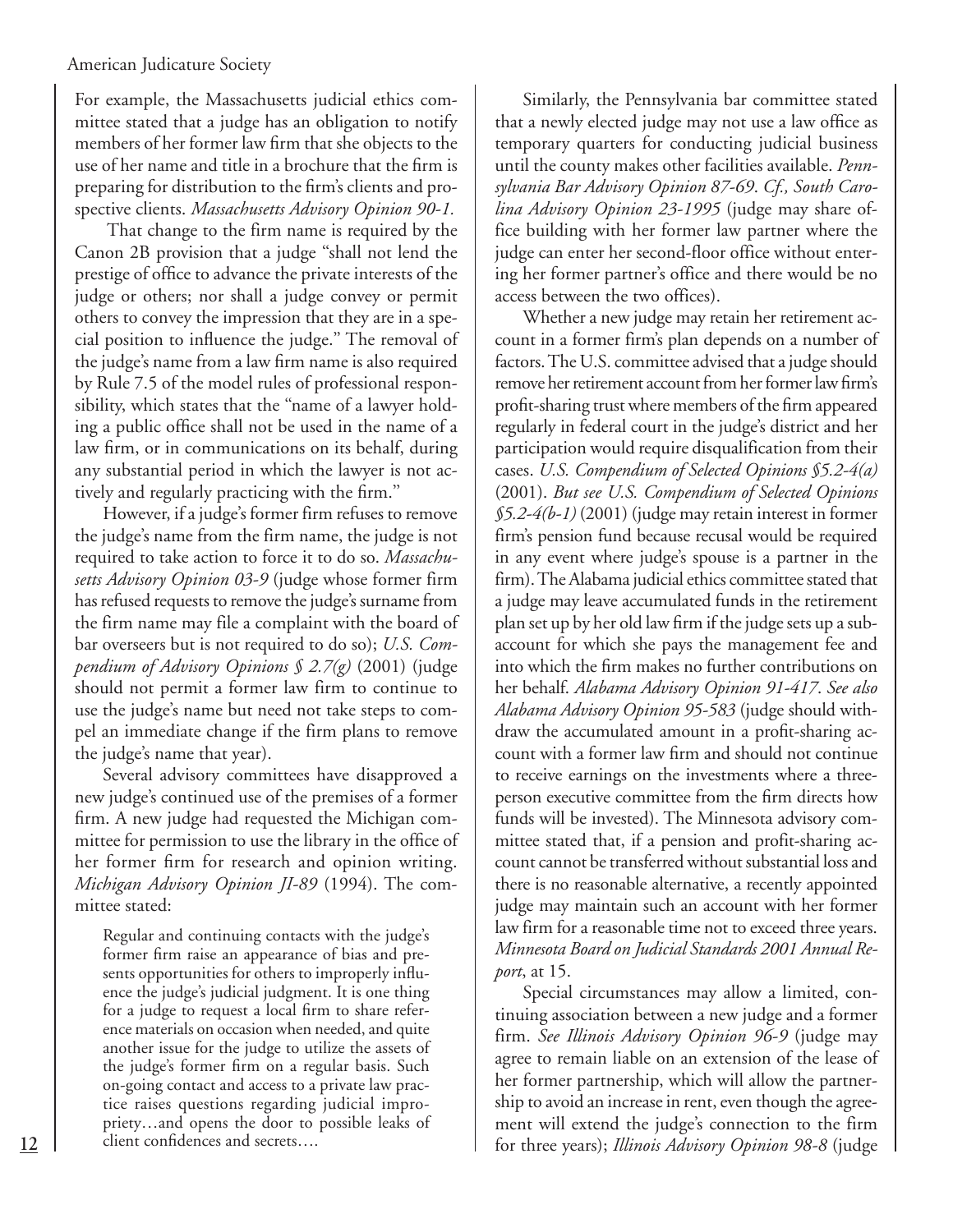appointed to vacancy need not require former law firm to remove her name from its name if the judge must run for election in less than a year and is facing strong opposition, but should require that her individual name be removed from the firm letterhead or office listing; if the judge is successful in the election, the judge should immediately take steps to have her surname removed from the firm name); *Massachusetts Advisory Opinion 01-13* (judge may accept from her former employer indemnification for legal fees and expenses she might incur providing testimony in a pending matter in which her former employer is a party).

## **DISQUALIFICATION ISSUES FACED BY NEW JUDGES**

Although even many years after leaving the practice of law a judge may be faced with a question of disqualification due to the appearance of a former client or former colleague, the less time separating the judge from the former relationship, the more the judge's partiality may be questioned, and, therefore, the issue is particularly acute for a new judge.

### *Matter in controversy*

Canon  $3E(1)(b)$  requires disqualification where ''the judge served as a lawyer in the matter in controversy.'' The canon's use of ''matter,'' rather than ''case,'' indicates that a judge is disqualified not only from a specific case in which he appeared on behalf of a party but in any litigation that is in any way related to former representation of a client. The disqualification "extends beyond the particular case to other cases involving the same matter or arising from the same fact situation in which he previously served as an attorney" (*Alabama Advisory Opinion 95-547*)), applies no matter how long ago the representation ended (*U.S. Compendium of Selected Opinions §3.6-5(a)* (2001)), and includes situations where the judge only gave legal advice regardless of the amount of advice (*Alabama Advisory Opinion 95-547*; *Michigan Advisory Opinion CI-1079* (1985)).

Thus, to evaluate disqualification under Canon 3E(1)(b), a new judge must ask whether a case pending before him as a judge is related to earlier representation he provided as an attorney. For example, the Alabama Supreme Court held that a judge was disqualified from a civil case in which a police officer sued the city for injuries incurred while making an arrest because the judge, a former prosecutor, had prosecuted the officer for the death of the person arrested. *Rushing v. City of Georgiana*, 361 So. 2d 11 (Alabama 1978). The court explained:

It cannot be doubted that, with the exception of possible personal injuries claimed by [the officer] in his civil action, the same course of events is relevant to both cases. The facts leading up to the shooting, the facts concerning the performance, or non-performance of duty, the relative use of force, all these would be relevant in each case.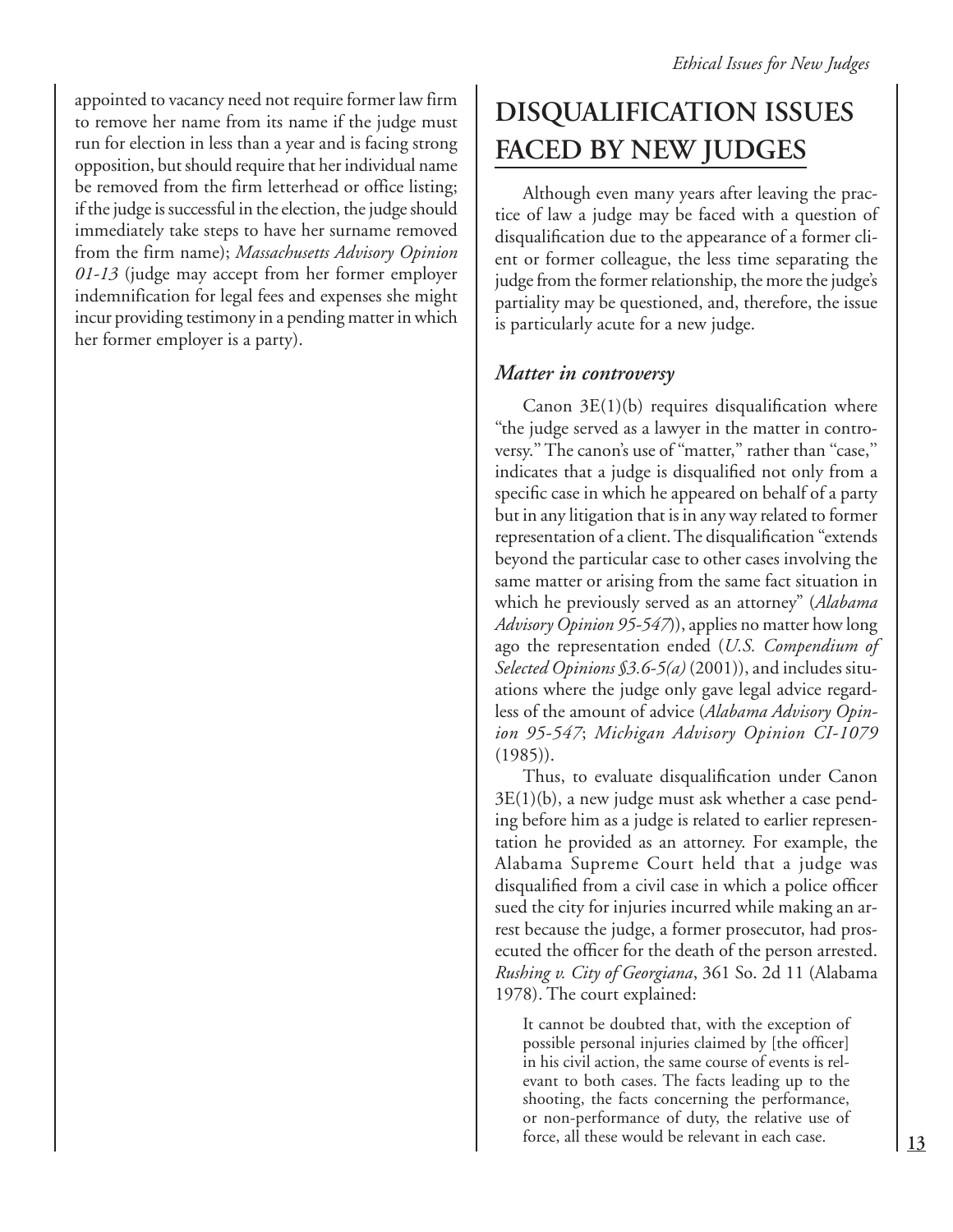Similarly, the Maryland Court of Appeals held that a judge should have recused himself from a zoning case involving a private airstrip because 17 years earlier, while an attorney, the judge had drafted the restrictive covenants that created the airstrip. *Sharp v. Maryland*, 607 A.2d 545 (Maryland 1992). The court stated that, when an attorney has given legal advice or performed legal work in a non-adversarial setting, recusal is required if the underlying purpose of the prior representation was to achieve the goal that is at issue in a later proceeding before the same attorney as a judge.

Advisory opinions provide additional examples applying this rule.

- A judge who represented a husband eight years earlier in proceedings that led to the civil commitment of his wife on grounds of mental incompetency is disqualified from divorce proceedings in which the husband is attacking his wife's mental stability to try to show that she is unfit to have custody of their minor child. *Alabama Advisory Opinion 93-478.*
- A judge is disqualified from a divorce and custody action when the judge, as an attorney several years earlier, had advised the husband concerning the return of his estranged wife and children to the state. *Alabama Advisory Opinion 83- 197*.
- A judge is disqualified from a proceeding challenging the disposition of a decedent's estate where he served as a guardian ad litem for an accounting in a previous proceeding involving the estate. *Alabama Advisory Opinion 86-285*.
- A judge is disqualified from a case involving a provision of a will on which he gave a legal opinion while an attorney. *Alabama Advisory Opinion 96-620*.
- A judge who represented a murder victim's mother in an action to obtain custody of her grandchild may not hear a case in which the child's father is charged with murdering the child's mother. *Alabama Advisory Opinion 02- 805*.
- A judge must recuse from a case in which a landowner has sued an electric co-operative for trespass where the judge represented the landowner in the acquisition of the property and has per-

sonal knowledge that the co-op maintained a power line across the property. *New Mexico Advisory Opinion 87-7*.

*See also Missouri Advisory Opinion 24A* (1981) (judge should advise legatees and heirs that he prepared a will presented to him for probate and should recuse if requested); *West Virginia Advisory Opinion* (August 10, 1994) (judge is disqualified from cases involving individuals for whom he had been a guardian ad litem). *But see Alabama Advisory Opinion 96-626* (judge is not disqualified from a proceeding for modification of custody where one of the parties had asked the judge to represent him in the original divorce proceeding but the judge declined).

## *Former clients*

If a case is unrelated to earlier representation, the model code of judicial conduct does not specifically address whether a judge is disqualified when a former client is a party.

Several states, however, have rules that require disqualification when a former client appears within a specific period. *See Rule 63C(1)(c), Illinois Code of Judicial Conduct* (judge is disqualified "for a period of seven years following the last date on which the judge represented any party to the controversy while the judge was an attorney engaged in the private practice of law"); *Rule 2.003(B)(4), Michigan Rules of Court* (judge is disqualified if the judge was an attorney for a party within the preceding two years). *See also Illinois Advisory Opinion 01-1*; *Michigan Advisory Opinion CI-1079* (1985).

Furthermore, several advisory committees have suggested that a judge should recuse from a former client's case until at least two years after the earlier representation. *See Alabama Advisory Opinion 97-658; Alabama Advisory Opinion 99-740; New York Advisory Opinion 88-17(c); U.S. Compendium of Selected Opinions §3.6- 5(b)* (2001). *See also West Virginia Advisory Opinion* (May 7, 2003) (magistrate in county with a large number of judicial officers should have another magistrate conduct initial appearances for former clients who may appear when the magistrate is conducting court at night or on a weekend);*U.S. Compendium of Selected Opinions §3.6-5(c)* (2001) (judge who formerly represented various law firms in malpractice suits should recuse from all cases handled by the firms for a reasonable period (two to five years)).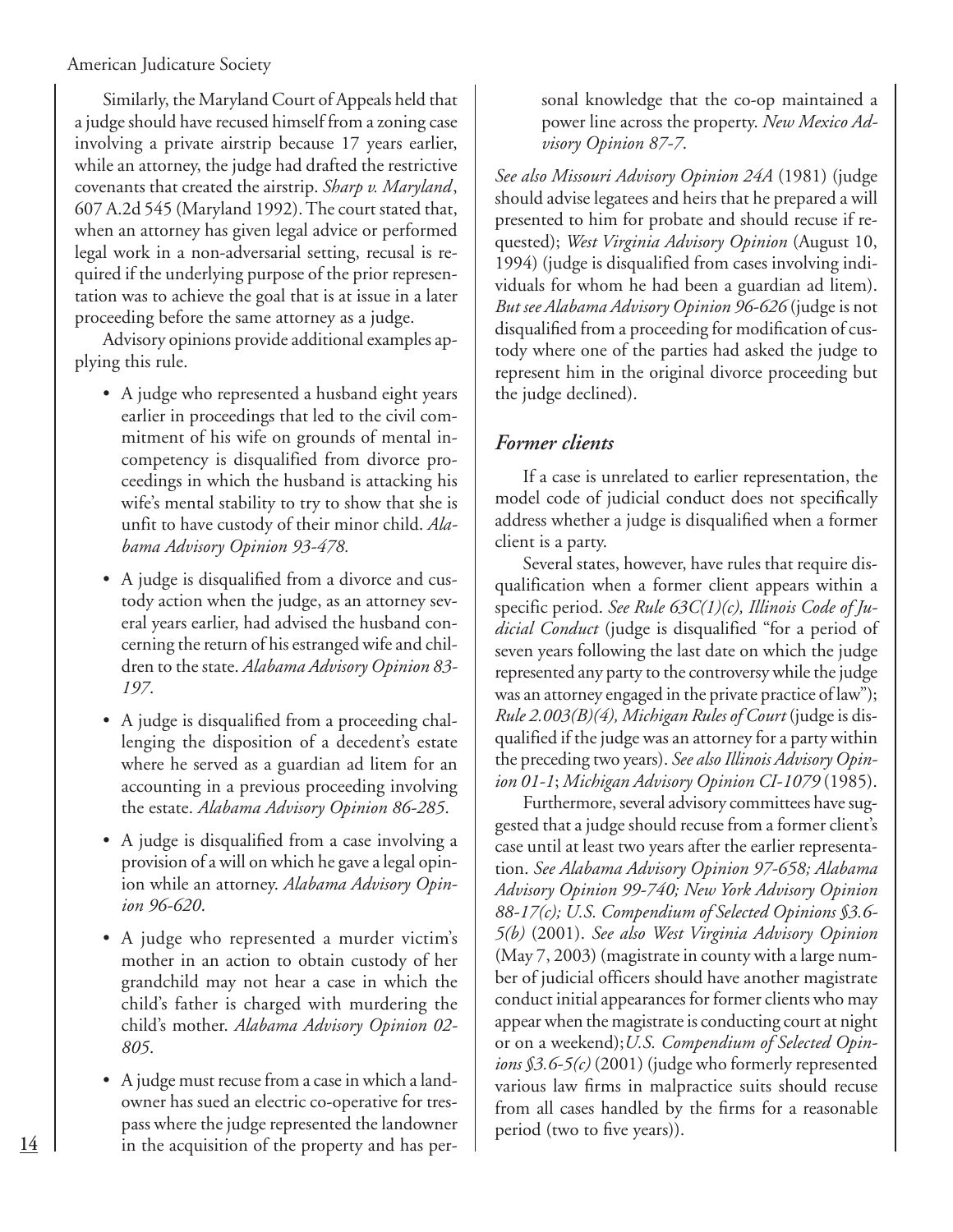In states without a specific rule, the judge's obligation to disqualify when a former client appears in a case is evaluated under the general standard of Canon 3E(1) requiring disqualification whenever ''the judge's impartiality might reasonably be questioned.'' Factors relevant to that inquiry include:

- the length of time since the earlier representation ended (*Alabama Advisory Opinion 91-431; New York Advisory Opinion 88-17(c)*); *U.S. Compendium of Selected Opinions §3.6-5(b)* (2001));
- the nature, frequency, intensity, and duration of the representation (*Alabama Advisory Opinion 91-431; New York Advisory Opinion 88-17(c); U.S. Compendium of Selected Opinions §3.6-5(b)*  $(2001))$ ;
- the presence or absence of continuing personal relationships (*U.S. Compendium of Selected Opinions §3.6-5(b)* (2001));
- whether the judge had discussed the suit with the former client (*Alabama Advisory Opinion 91- 431*);
- whether the judge believes she has any bias for or against the former client (*Alabama Advisory Opinion 91-431*);
- the nature of the prior and present cases (*Alabama Advisory Opinion 91-431*);
- whether the case will be tried by the judge or a jury (*Alabama Advisory Opinion 97-658*);
- whether the former client will be defending policies or practices the judge helped to formulate or defend (*Alabama Advisory Opinion 97-658*); and
- whether the former client will be calling witnesses the judge previously worked with, prepared, or called to testify (*Alabama Advisory Opinion 97-658*).

Applying these factors, the Alabama committee stated that a judge was disqualified from a claim under the Federal Employer Liability Act against a party that the judge had represented for 12 years on similar claims even though she had not represented the party for two years. *Alabama Advisory Opinion 97-658*. The committee noted the duration of the judge's representation, ''the substantial likelihood that the corporation has dealt with such claims…in a consistent way over the past several years,'' and that the case would be tried by the judge. The advisory committee for federal judges counseled a judge to disqualify from a criminal case in which the defendant had been the judge's client nearly 20 years previously in civil matters because she would be required to sentence the defendant if convicted and she had personal knowledge regarding the defendant's background. *U.S. Compendium of Selected Opinions § 3.6-5(e)* (2001). *See also Illinois Advisory Opinion 03- 2* (judge, formerly employed as an assistant public defender, is not disqualified from cases involving defendants the judge had defended unless the judge harbors a personal bias or prejudice against the defendant or possesses personal knowledge regarding disputed facts concerning the case).

In any case involving a former client, a judge should disclose the relationship on the record and consider recusal if one of the parties objects. *Alabama Advisory Opinin 97-658; Missouri Advisory Opinion 170* (1998); *New York Advisory Opinion 89-88*; *Washington Advisory Opinion 89-16*. *But see Washington Advisory Opinion 01-5* (if a judge has posted the name of a former client's counsel in the courtroom as having assisted in the judge's campaign and previously practiced with the judge, the judge need not disclose orally on the record that her former law firm represented the client).

## *Former partner or law firm*

## **Matters handled during the association**

Under Canon 3E(1)(b), a judge is disqualified from a case if ''a lawyer with whom the judge previously practiced law served during such association as a lawyer concerning the matter….'' The federal advisory committee stated that a judge should recuse under this provision "when a case is so closely related to a matter handled by the judge's former firm while the judge was there that it should be considered the same matter in controversy (i.e., common parties, overlapping factual issues, and the decision will have preclusive effect)." *U.S. Compendium of Selected Opinions § 3.3- 1(j)* (2001). The disqualification applies even if:

• the judge did not work on the case (*Louisiana Advisory Opinion 67* (1986));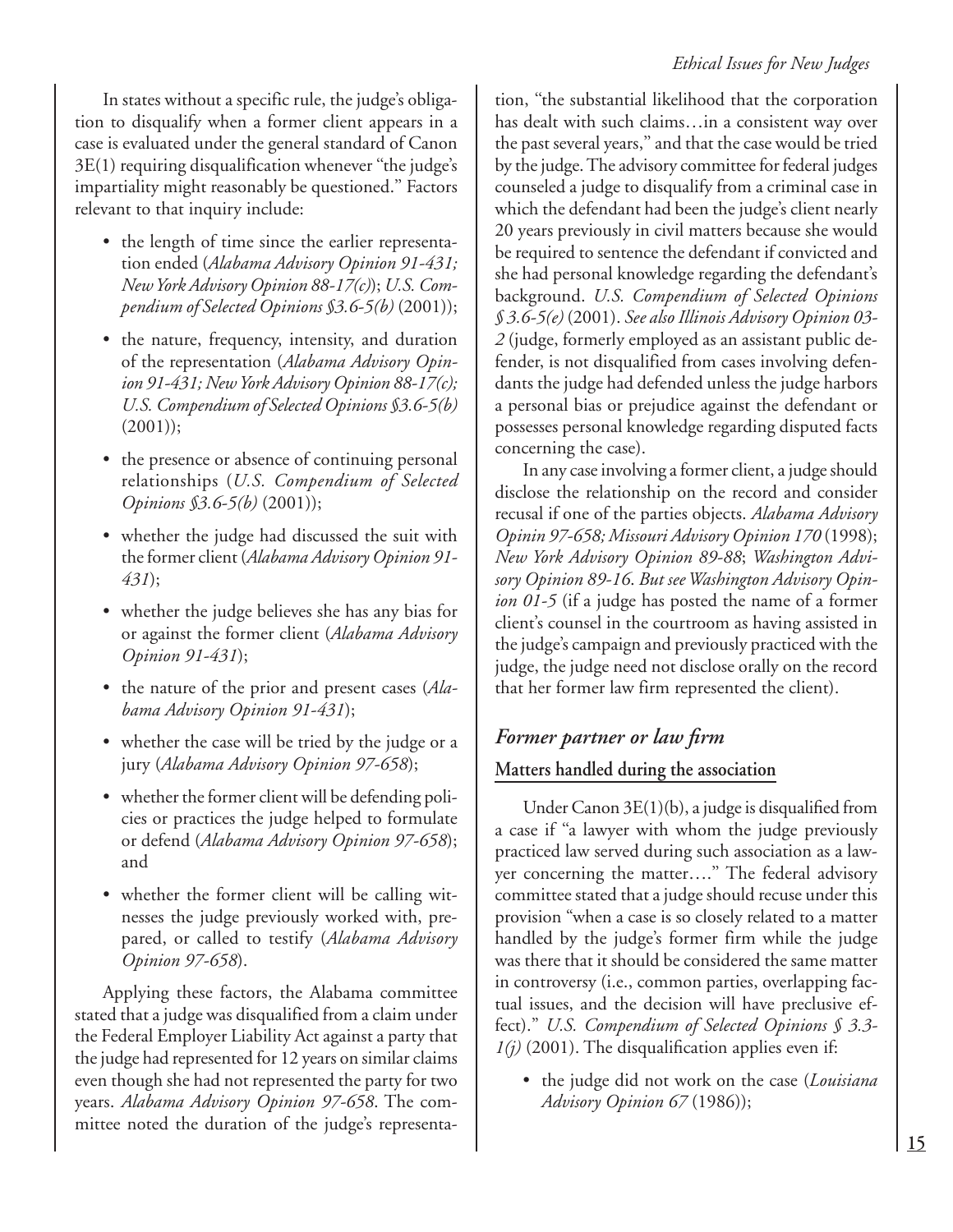- the matter is routine or uncontested (*Alabama Advisory Opinion 95-546*; *Missouri Advisory Opinion 22* (1979));
- the party is now represented by a different lawyer (*Illinois Advisory Opinion 95-15; U.S. Compendium of Selected Opinions §3.6-5(d)* (2001));
- the judge's partner had been a defendant's courtappointed lawyer (*Illinois Advisory Opinion 95- 15*);
- the matter was only under consideration but not yet filed at the time the judge was associated with the lawyer or firm (*Kansas Advisory Opinion JE-19* (1987));
- the judge was associated with the attorney for only a short time (*Massachusetts Advisory Opinion 95-6* ); and
- the attorney was an associate in the judge's former firm and has now left the firm (*New Mexico Advisory Opinion 97-8*).

This rule requires a judge to evaluate whether a former partner "served…as a lawyer concerning the matter." The Massachusetts committee advised that a new judge's former partner had not served as a lawyer within the meaning of the canon merely by holding a perfunctory conference with a party, then referring the party elsewhere. *Massachusetts Advisory Opinion 95-5*. However, the committee advised that the former partner would be considered to have served as a lawyer in the matter if the former partner had billed for the conference, represented to opposing counsel that service of process may be made through the former partner, or had ''any detailed substantive discussions of a legal problem" even if the discussions were preliminary to retention of the lawyer by the party. *See also Alabama Advisory Opinion 03-813* (judge is not disqualified from a case when his former law partner had an office conference with a party regarding the matter in controversy but had not been retained and no attorney/client relationship had been established).

### **Matters arising after the association**

The model code does not expressly address whether disqualification is required when a judge's former firm or partner appears before the judge on a matter that was not handled by the firm or lawyer during the association. Several state codes, however, contain a per se rule that sets a specfic period during which a judge may not hear a case in those circumstances. For example, Canon  $3C(1)(b)$  of the Delaware code adds as a ground for disqualification the fact that ''the judge was associated in the practice of law within the preceding year with a law firm or lawyer acting as counsel in the proceeding.''

The Michigan disqualification rules (Rule 2.003(B)(4)) provide that a judge is disqualified where the judge was ''a member of a law firm representing a party within the preceding two years.'' The Michigan committee explained:

The purpose of the two-year disqualification rule is to avoid requiring a party to prove actual bias in cases in which the judge has been recently personally and professionally closely associated with counsel for a party. It is unrealistic to conclude that a judge who recently, i.e. within the preceding two years, shared ethics and malpractice responsibility for the acts and omissions of the advocate, and who benefitted directly or indirectly from the client's business, could put those considerations aside to adequately and impartially hear a matter in which the advocate appears. *Michigan Advisory Opinion J-4* (1991).

Thus, the committee advised that, if within the preceding two years, a judge has been a member of a law firm appearing in a matter, the judge is automatically disqualified, regardless whether the attorney currently appearing before the judge was a member of the firm when the judge was a member or the judge was a member of the firm at the time he took judicial office.

The Illinois code of judicial conduct in Canon  $3C(1)(c)$  provides that a judge is disqualified when "the judge was, within the preceding three years, associated in the private practice of law with any law firm or lawyer currently representing any party in the controversy….'' *See Illinois Advisory Opinion 01-1*. Interpreting that provision, the Illinois judicial ethics committee stated that a judge may not preside over cases in which the state's attorney was the judge's former partner or associate within the preceding three years. *Illinois Advisory Opinion 98-7*. However, the committee stated that ''a partner is a problem for three years and that ends it.'' *Illinois Advisory Opinion 93-10*.

Although there is no specific code or statutory requirement in New York, the advisory committee there suggested that a judge should recuse from cases involv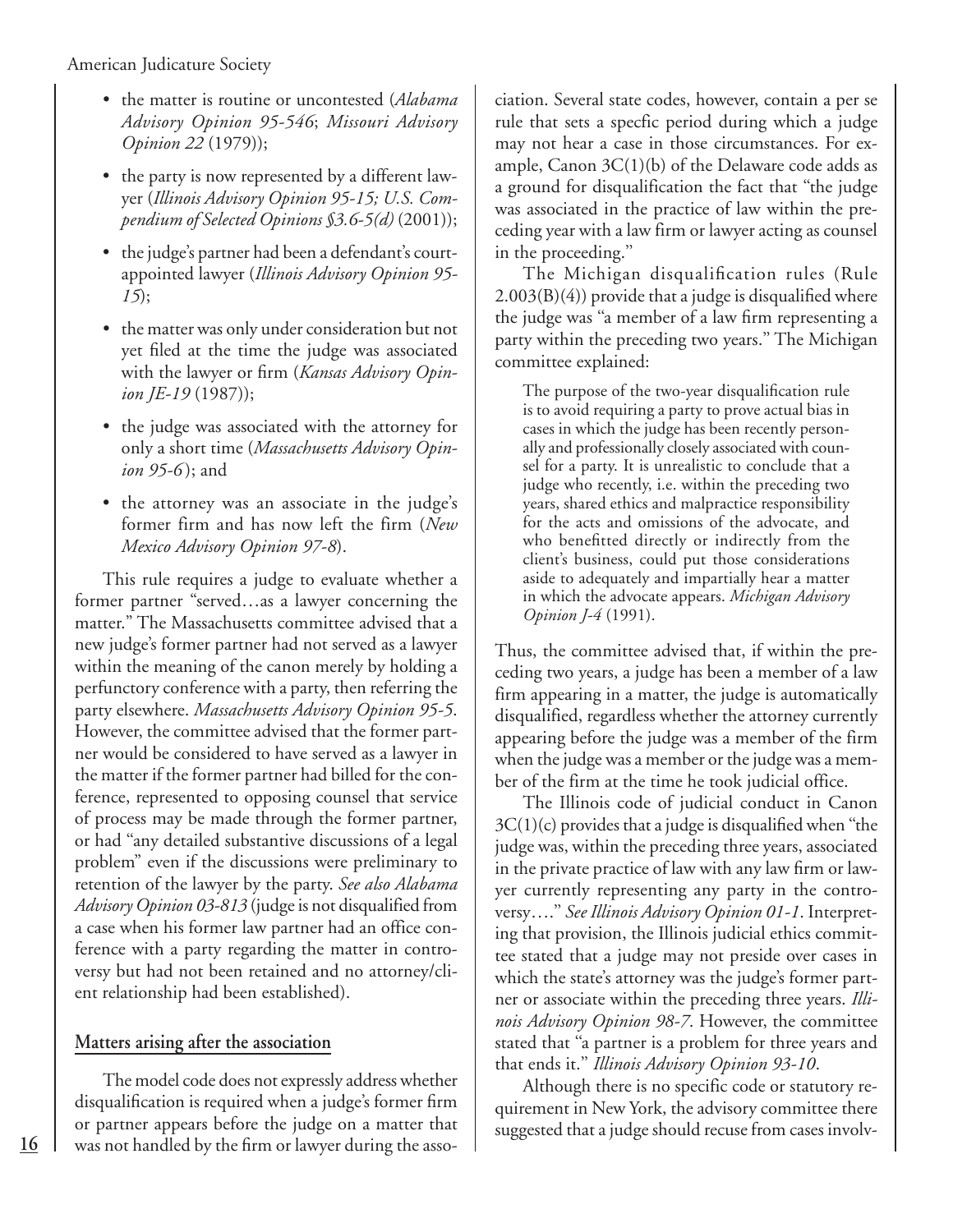ing former partners for two years. *New York Advisory Opinion 94-5*. Similarly, the New Mexico judicial ethics committee stated that, to avoid the appearance of partiality, five years should pass after all financial dealings have been resolved before a judge hears the cases of former partners or associates. *New Mexico Advisory Opinion 89-6*; *New Mexico Advisory Opinion 95-4*.

In states without a set period during which a judge must recuse from cases in which a former partner or firm appears, judicial ethics committees have advised that a new judge should recuse for a reasonable period. Explaining that a per se rule is not practical, the Arizona judicial ethics advisory committee stated:

A policy requiring judges to disqualify themselves simply because they had prior professional relationships with attorneys would be burdensome on the judiciary, particularly in rural areas where there are few judges and where judges know many of the litigants and lawyers. *Arizona Advisory Opinion 95-11*.

Criteria suggested for evaluating whether enough time has passed to avoid an appearance of impropriety include:

- the length of the judge's association with the other attorney or firm (*Arizona Advisory Opinion 95-11*; *Georgia Advisory Opinion 223* (1997); *Massachusetts Advisory Opinion 95-6; New Mexico Advisory Opinion 89-6* );
- the closeness of the association (*Arizona Advisory Opinion 95-11*);
- the amount of time since the association ended (*Arizona Advisory Opinion 95-11*; *Georgia Advisory Opinion 223* (1997); *Massachusetts Advisory Opinion 95-6; South Carolina Advisory Opinion 5-1985*; *South Carolina Advisory Opinion 1- 1983*; *Utah Informal Advisory Opinion 89-2*);
- the size of the firm (*Arizona Advisory Opinion 95-11*; *Georgia Advisory Opinion 223* (1997); *New Mexico Advisory Opinion 89-6*; *New York Advisory Opinion 89-31*);
- the size of the community (*Georgia Advisory Opinion 223* (1997); *New York Advisory Opinion 89-31*);
- any financial dealings or arrangements the judge has with former partners (*Georgia Advisory Opin-*

*ion 223* (1997); *New York Advisory Opinion 89- 62*; *South Carolina Advisory Opinion 1-1983*; *Utah Informal Advisory Opinion 89-2*);

- the duration and closeness of personal relationships between the judge and former partners and associates (*Louisiana Advisory Opinion 70* (1986); *New York Advisory Opinion 89-31*; *South Carolina Advisory Opinion 5-1985*; *South Carolina Advisory Opinion 1-1983*; *Utah Advisory Opinion 89-2)*;
- any continuing social relationship with the attorney (*Georgia Advisory Opinion 223* (1997); *Massachusetts Advisory Opinion 95-6*);
- whether the judge has a personal bias or prejudice toward the former partner or firm (*Alabama Advisory Opinion 95-549*); and
- the burden disqualification will place on other judges (*Georgia Advisory Opinion 223* (1997)).

*See also Massachusetts Advisory Opinion 98-19* (judge is not disqualified from cases in which former partner or former partner's associate have acted as mediators except for cases that were pending in the practice during the judge's association); *South Carolina Advisory Opinion 29-2001* (judge may hear cases in which judge's former law partner is involved after he has been a judge for four years and has sold his interest in the building in which they practiced); *West Virginia Advisory Opinion* (April 30, 1997) (judge may hear cases in which one of the parties is represented by an attorney who was an associate with the judge if the cases came to the law firm after the judge's association, although the judge should disclose the relationship).

If the attorney appearing before the judge was a member or associate of the judge's firm while the judge was there but is no longer a part of the firm, the New Mexico committee advised that disqualification is not required except in cases the associate brought from that firm that were handled by the firm during the time the judge was there (*New Mexico Advisory Opinion 97- 8*), while the Michigan committee advised that the judge should disclose the former relationship on the record and recuse unless the parties and counsel request that the judge proceed (*Michigan Advisory Opinion J-4* (1991)). The federal advisory committee stated that if a judge's former law firm breaks up after the judge has withdrawn and former members affiliate with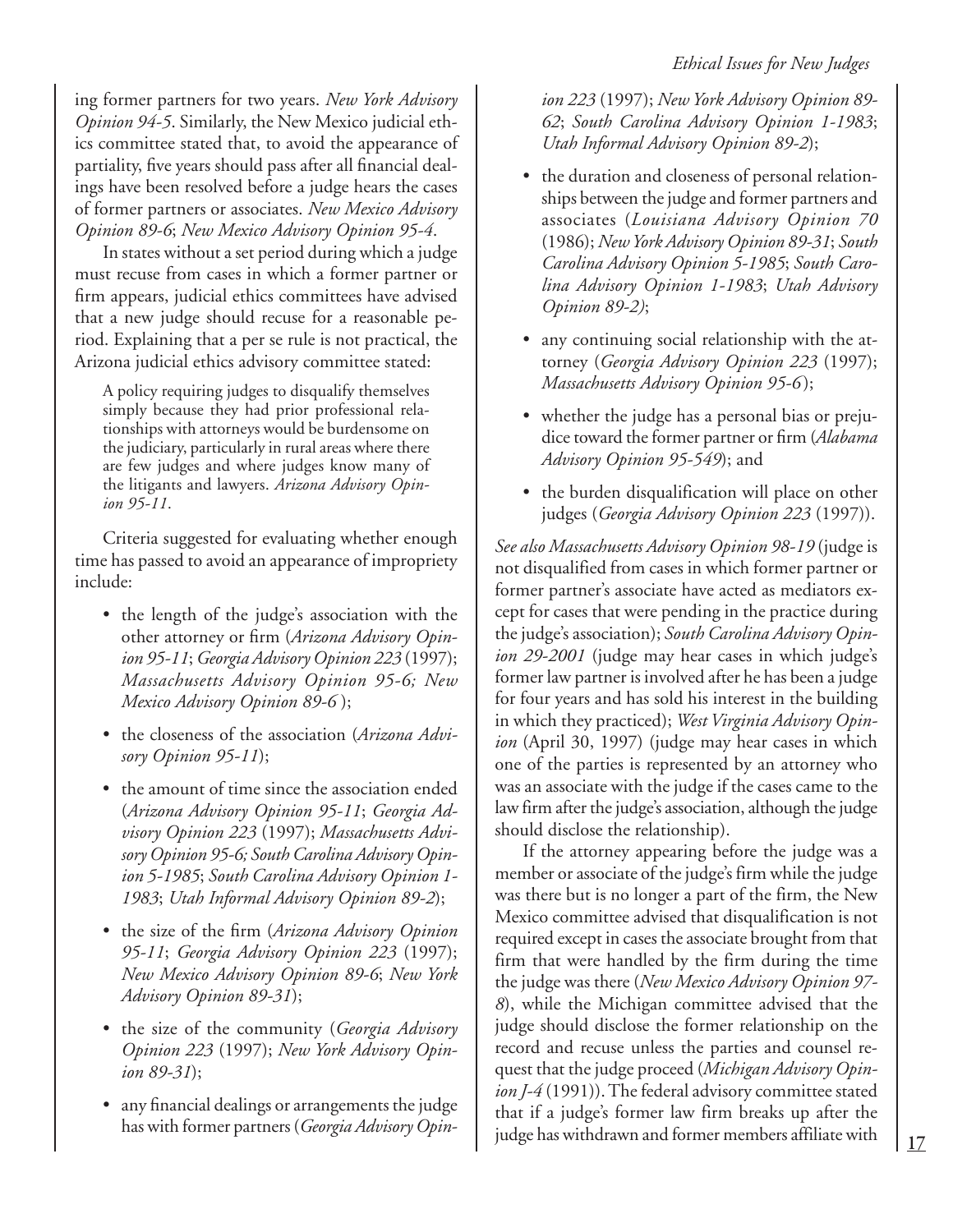other firms, whether the judge is disqualified depends upon a "realistic assessment of the connection between the judge's old law firm and the new law firm as to the particular case or matter, the duration and closeness of personal relationships between the judge and former partners and associates etc." *U.S. Compendium of Selected Opinions § 3.3-1(f)* (2001).

### **Financial obligations**

The majority rule is that a new judge is required to disqualify from cases involving the judge's former partner or firm for as long as the lawyer or firm is obligated to make payments to the judge regardless whether the obligation is a fixed amount or a percentage of contingency fees or accounts receivable. *See Arizona Advisory Opinion 86-1; Arkansas Advisory Opinion 96-9; Florida Advisory Opinion 00-34; Florida Advisory Opinion 03-2; Louisiana Advisory Opinion 67* (1986); *Louisiana Advisory Opinion 12* (1973); *Maryland Advisory Opinion 23* (1974); *Maryland Advisory Opinion 24* (1974); *Maryland Advisory Opinion 93* (1981); *Maryland Courts and Judicial Proceedings §1- 203(c); Massachusetts Advisory Opinion 00-1; Michigan Advisory Opinion CI-293* (1977); *Michigan Advisory Opinion CI-1079* (1985); *Michigan Advisory Opinion CI-890* (1983); *Michigan Advisory Opinion CI-399* (1979); *Michigan Advisory Opinion JI-4* (1991); *Missouri Advisory Opinion 62* (1981); *Nebraska Advisory Opinion 89-1*; *New Mexico Advisory Opinion 89-6; Ohio Advisory Opinion 95-3*; *Virginia Bar Advisory Opinion LEO-368; West Virginia Advisory Opinion* (January 16, 2001); *U.S. Advisory Opinion 24* (revised 1998). *See also Michigan Advisory Opinion CI-399* (1979) (where one of the members of the firm is obligated to make payments to the judge for stock, the judge is disqualified from all cases involving the firm); *U.S. Compendium of Selected Opinions § 3.3-1(b)* (2001) (judge must recuse from all cases handled by a law firm to which the judge upon appointment referred cases until all payments due the judge have been received and for a reasonable period thereafter).

However, in a few states, a new judge is not disqualified from cases involving a former partner or firm that owes a financial obligation to the judge if the judge fully discloses the payment arrangement on the record and several conditions are met. The conditions are:

- the payment arrangement is fair (*Georgia Advisory Opinion 130* (1989));
- the term of the arrangement is as short as reasonably possible (*Georgia Advisory Opinion 130* (1989));
- the payments represent the fair market value (*Missouri Advisory Opinion 143* (1989));
- the amount of the debt is fixed (*Washington Advisory Opinion 91-5*); and
- the appearance of the attorney in the judge's court will not have a significant effect on the attorney's ability to pay the indebtedness (*Washington Advisory Opinion 91-5*).

*See also South Carolina Advisory Opinion 5-1985*; *South Carolina Advisory Opinion 1-1983*; *Utah Informal Advisory Opinion 89-2*. *Compare Alabama Advisory Opinion 97-659* (if a judge's portion of a contingency fee award was established but not distributed before the judge was sworn in, the judge is not disqualified from cases involving his former firm), *with Alabama Advisory Opinion 82-128* (judge is disqualified from proceedings in which his former law firm represents a party where the judge is receiving set monthly payments from the firm over a two-year period under a buy-sell agreement and his former partners are buying his interest in a tract of land under a vendor's lien deed securing a promissory note to be paid over a ten-year period).

Several committees have advised that a judge is disqualified as long as he participates in a former firm's retirement plan. *Nebraska Advisory Opinion 92-5*; *U.S. Compendium of Selected Opinions §2.7(f)* (2001). However, the California judicial ethics committee stated that a judge is not required to recuse when his former firm appears even though the judge retains an interest in the firm's pension plan where the assets of the plan fluctuate daily and the judge has neither knowledge of nor management authority over the plan's assets. *California Advisory Opinion 45* (1997). Moreover, the committee stated that the judge need not disclose his continuing interest in the plan but must disclose his prior relationship with the firm. *Accord Georgia Advisory Opinion 221* (1997). The Michigan judicial ethics committee stated that if the judge is receiving retirement payments from an independently administered pension plan, the judge is not disqualified from matters in which the judge's former firm appears. *Michigan Advi-*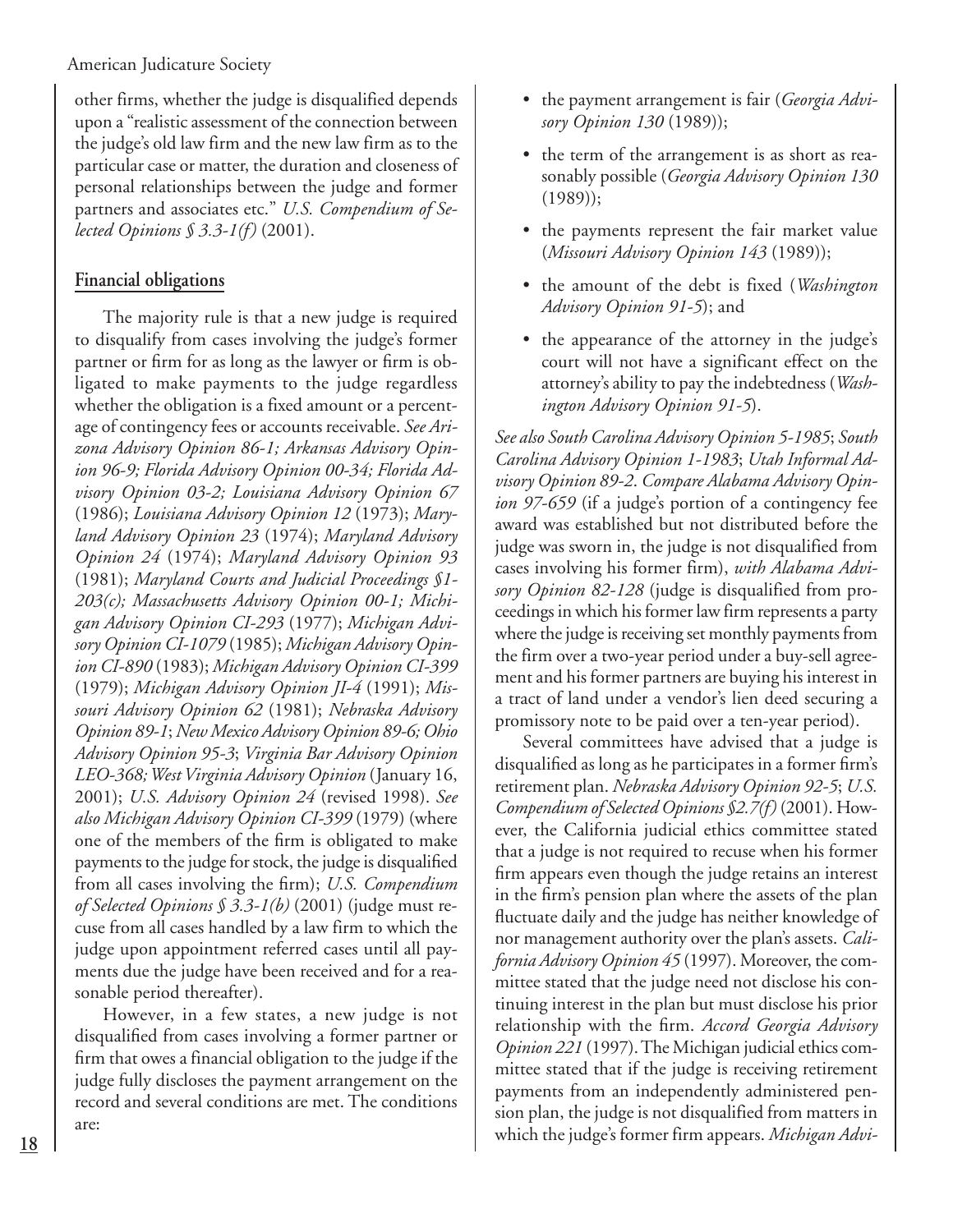*sory Opinion J-20* (1990). Commentary to Canon 3E of the Alaska code of judicial conduct suggests that disqualification may be required when a judge and his family are or will be the beneficiaries of a law firm's annuities or pensions depending upon the type of arrangement and whether the law firm's success or failure in major litigation may affect the value or collectibility of benefits.

Finally, the U.S. committee advised that a judge is disqualified from cases involving his former firm if the judge's arrangement with the firm includes a financial incentive to return should the judge ever leave the bench. *U.S. Compendium of Selected Opinions §3.3- 1(g)* (2001). *See also U.S. Compendium of Selected Opinions § 3.4-2(a)* (2001) (judge is disqualified if he is receiving free storage space from his former law firm).

#### *Former government attorney*

According to the commentary to Canon  $3E(1)(b)$ , a ''lawyer in a government agency does not ordinarily have an association with other lawyers employed by that agency within the meaning'' of the canon. Therefore, if a judge was a lawyer in a government agency prior to becoming a judge, the requirement that a judge recuse from a case in which ''a lawyer with whom the judge previously practiced law served during such association as a lawyer'' does not apply automatically. The commentary continues, however, that a judge formerly employed by a government agency "should disqualify himself or herself in a proceeding if the judge's impartiality might reasonably be questioned.''

### **Former chief prosecutor**

Several jurisdictions have adopted a per se rule that requires a judge who had been a chief prosecuting attorney to recuse from any criminal proceedings initiated by that office during her term even if the judge did not actively prosecute the case, has no recollection of it, and was not personally involved in the matter. *Indiana Advisory Opinion 3-89*; *Michigan Advisory Opinion JI-34* (1990); *New York Advisory Opinion 89- 117*; *U.S. Compendium of Selected Opinions §3.4-4(a)* (2001). The Indiana advisory committee gave two reasons for that rule:

First, the elected Prosecuting Attorney is considered to be ''of counsel'' in all cases in the office, so disqualification is necessary pursuant to [Canon

3E(1)(b)]…. Second, the ideals of judicial independence and the appearance thereof are accomplished only upon the disqualification of a former Prosecuting Attorney in a case filed during [her] term. All cases must be tried before an impartial and disinterested tribunal which should also *appear* to be fair and will preserve the public's confidence in the independence of the judiciary.

The committee for federal judges also applied that rule to judges who previously served at higher levels of the Department of Justice and as a principal assistant U.S. attorney. *U.S. Compendium of Selected Opinions §§3.4- 4(a),3.4-4(a-5)* (2001).

If the case was not filed before the judge left the prosecutor's office, advisory committees disagree on the extent of involvement that triggers disqualification. The Indiana committee stated that a former chief prosecutor is disqualified as long as the proceeding was investigated or pursued during the judge's term as prosecutor even if the judge had not been personally involved. *Indiana Advisory Opinion 3-89*. The committee further advised that the judge is disqualified in all cases built upon an underlying offense that was prosecuted during her tenure.

The advisory committee for federal judges stated that a judge is disqualified from cases that were pending but did not ripen and thus were never litigated in the judge's name while she was a U.S. Attorney, but that disqualification can be waived if she was not personally involved and the matter was handled exclusively by subordinates. *U.S. Compendium of Selected Opinions § 3.4.-4(a-2)* (2001). Moreover, the federal committee advised that a judge would be disqualified from a civil case that arises out of the same fact situation and involves the same defendants as a criminal investigation in which the judge had been personally involved during her tenure as U.S. Attorney. *U.S. Compendium of Selected Opinion § 3.4.-4(a-3)* (2001). *Cf., Washington Advisory Opinion 02-8* (judge who formerly served as county prosecuting attorney may hear probation violations unless the violation arises out of a prosecution in which she was personally involved in either the charging decision or the trial or plea).

In contrast, the Michigan committee concluded that a former chief prosecutor would not be disqualified from a case that was being investigated but had not yet been filed while the judge was chief prosecutor unless the judge was personally and substantially involved in the investigation. *Michigan Advisory Opin-*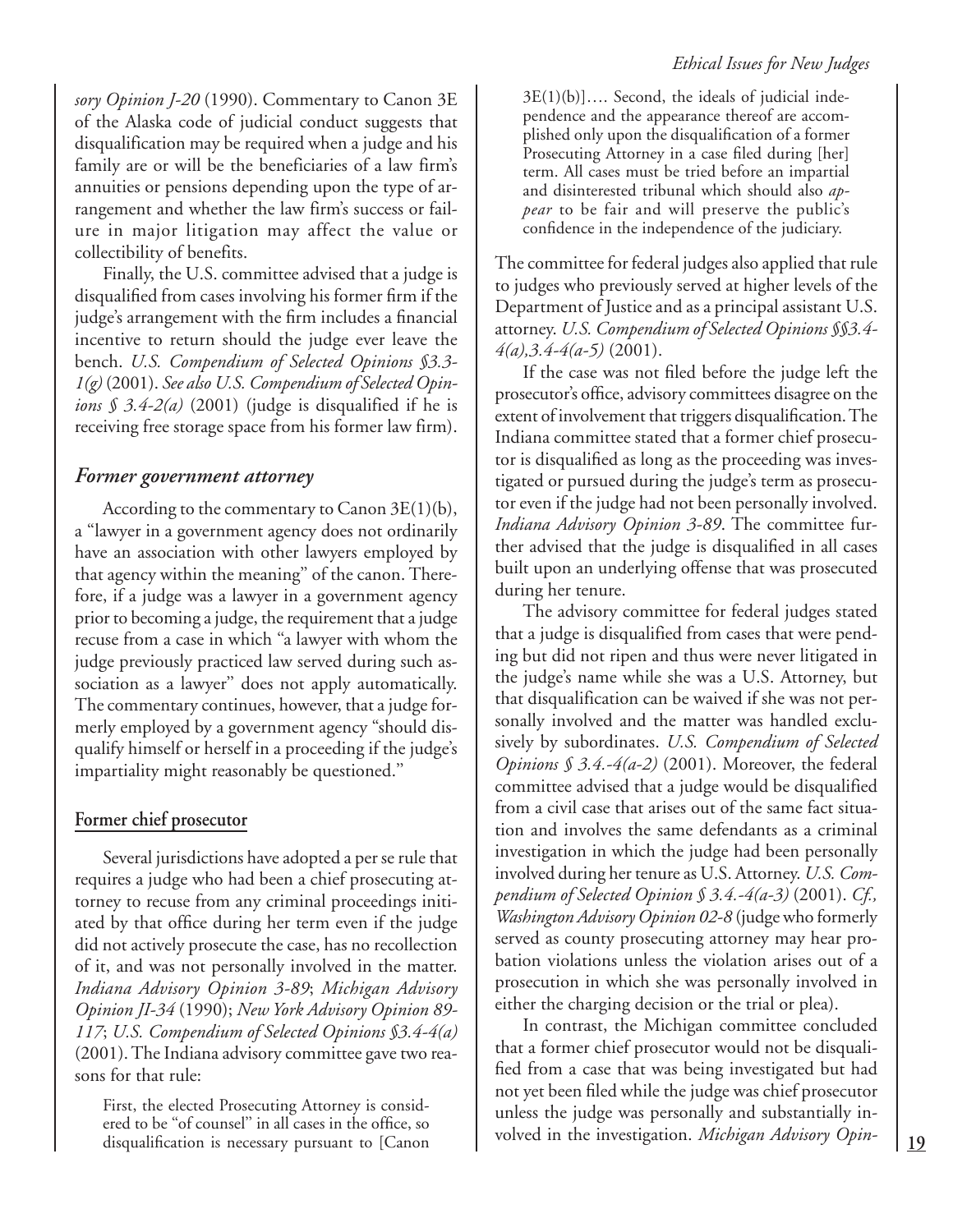*ion JI-34* (1990). The committee stated that what constitutes substantial participation depends on the context, and it need not involve a determination on the merits, direct contact with witnesses, parties, or their lawyers, or an actual appearance before a tribunal. The committee also stated that a former prosecutor was not disqualified from matters that were initiated after the judge resigned even if the charges were initiated under a policy set by the judge while chief prosecutor. Similarly, the New York committee allows a judge to preside in criminal materials that were filed following her tenure as district attorney even if the judge had appointed the assistant district attorney appearing in the case and the current district attorney had been an assistant during the judge's term. *New York Advisory Opinion 95-86*.

#### **Former assistant prosecutor**

A judge is disqualified from all cases in which he personally participated or was directly involved, including screening a case or giving advice, while a deputy or assistant prosecutor. *See, e.g., Washington Advisory Opinion 88-19*. Moreover, the judge is disqualified from any case in which he bore some responsibility as an assistant prosecutor attorney (*U.S. Compendium of Selected Opinions § 3.4-4(b)* (2001)) about which he gained knowledge of disputed evidentiary facts (*D.C. Advisory Opinion 2* (1992)*; Georgia Advisory Opinion 222* (1997)), or about which he received confidential communications from witnesses, victims, other prosecutors, or opposing parties or counsel (*Missouri Advisory Opinion 14A* (1997)).

Furthermore, disqualification is required if the prosecuting attorney appearing in a case is a former colleague with whom the judge had a relationship that may reasonably give rise to the appearance of impropriety and partiality. *D.C. Advisory Opinion 2* (1992); *D.C. Advisory Opinion 5* (1995); *Louisiana Advisory Opinion 130* (1996). The advisory committee for federal judges stated that a judge who formerly served as a state assistant attorney general should recuse in cases in which former colleagues appear for as long after the relationship has terminated as is necessary to avoid raising reasonable questions about the judge's impartiality, noting that two years would be reasonable. *U.S. Compendium of Selected Opinions §3.4-4(f)* (2001).

In cases in which the judge did not personally participate as an assistant prosecutor and in which there

are no additional factors, advisory committees are divided on the question whether the judge is disqualified if the case was active while the judge was in the prosecutor's office. In several states, opinions advise that a judge is not disqualified under those circumstances although several opinions require disclosure of the relationship. *See Alabama Advisory Opinion 86-259*; *D.C. Advisory Opinion 2* (1992); *D.C. Advisory Opinion 5* (1995); *Georgia Advisory Opinion 222* (1997); *Indiana Advisory Opinion 3-89*; *Kentucky Advisory Opinion JE-32* (1981); *Louisiana Advisory Opinion 130* (1996); *Missouri Advisory Opinion 14A* (1997) (disclosure required); *Nevada Advisory Opinion 01-2; New York Advisory Opinion 87-26* (disclosure required); *Washington Advisory Opinion 88-19*; *Washington Advisory Opinion 94-1* (disclosure required). *See also Kansas Advisory Opinion JE-53* (1994) (judge who was assistant city attorney handling civil litigation may conduct arraignments or criminal trials where criminal case files were kept separate and secretarial staff was separate). The Georgia committee, however, warned that even in cases in which a judge was not involved as an assistant prosecutor, the judge should exercise "great caution" when deciding whether to disqualify "to comply with the longstanding admonition of Canon 2 to avoid the appearance of impropriety in all activities." *Georgia Advisory Opinion 222* (1997). Moreover, the D.C. advisory committee noted that, while disqualification was not required, it did not disapprove the practice of ''a number of judges who were formerly prosecutors [who] found it appropriate not to preside over cases pending in the prosecutor's office while they were employed there.'' *D.C. Advisory Opinion 2* (1992).

Several states do require a former assistant prosecuting attorney to recuse from any case that was in the prosecutor's office during the judge's time there even if he had no personal involvement or supervisory responsibilities related to the case. For example, the Tennessee judicial ethics committee stated that, to avoid the appearance of impropriety, a judge may not preside over any case pending in the district during his tenure as assistant district attorney, even in those cases from counties for which he had no prosecutorial responsibility. *Tennessee Advisory Opinion 88-2*. The committee explained:

An Assistant District Attorney General is ''of counsel'' in any criminal case pending in the district. He is a state employee, paid by the state to prosecute any and all criminal defendants as directed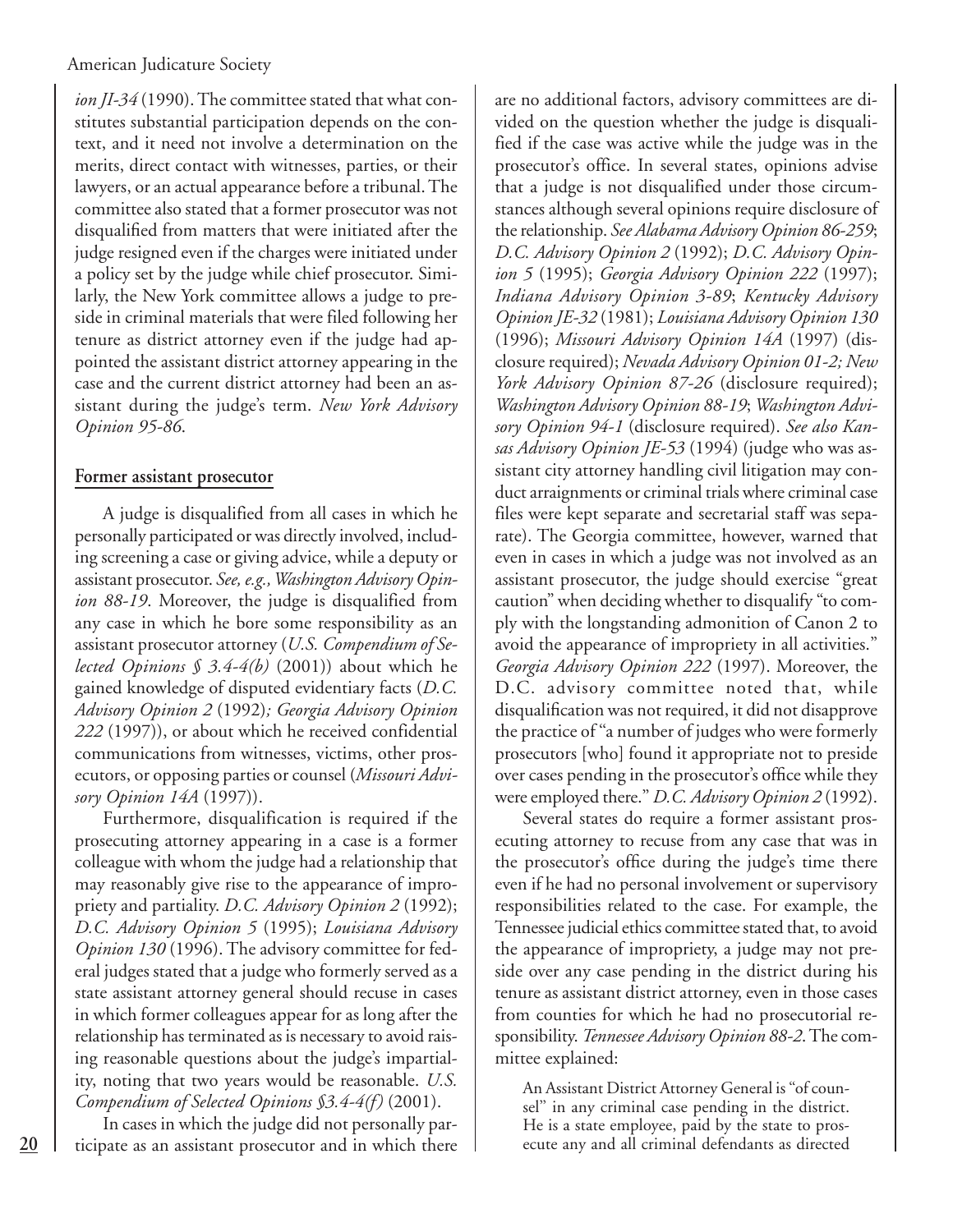by his superior, the District Attorney General. That his personal contact with cases was limited by actual practice to one county does not alter the fact that he *technically* had access to, and responsibility for, cases in the entire district. Nor does it alter the fact that he "practiced law" with the various other assistant district attorneys general, who represented the state in the pending cases.

#### *Accord Oregon Advisory Opinion 97-1*; *West Virginia Advisory Opinion* (January 5, 1993); *West Virginia Advisory Opinion* (November 25, 1996).

**Former defendant.** In general, a judge who prosecuted a defendant in a criminal case while serving as a prosecutor is not disqualified from a subsequent, unrelated criminal case with the same defendant. *Michigan Advisory Opinion JI-34* (1990). *Accord Illinois Advisory Opinion 03-2* (judge, formerly employed as an assistant state's attorney, is not disqualified from hearing cases involving defendants the judge previously prosecuted unless the judge personally participated in the prosecution of the case currently before the court); *New York Advisory Opinion 91-73* (judge may preside over zoning law violation case involving a defendant the judge previously prosecuted); *Washington Advisory Opinion 95-22* (judge who was the prosecuting attorney in an earlier delinquency cases involving a defendant is not required to recuse from subsequent cases where the earlier cases were unrelated to the present charge); *U.S. Compendium of Selected Opinions § 3.4- 4(b)* (2001) (judge who participated in an investigation of a defense contractor while an assistant U.S. attorney need not recuse from an unrelated case involving the contractor where the subject and issues are completely unrelated). Advisory opinions state that a judge is not disqualified even if a conviction previously obtained by the judge as a prosecutor may be used to enhance the defendant's sentence in the current, unrelated case (*Alabama Advisory Opinion 92-460*) and even if the current case is a probation revocation proceeding regarding a sentence imposed while the judge was the elected district attorney if the alleged violation occurred after he became a judge (*Georgia Advisory Opinion 218* (1998)). *But see West Virginia Advisory Opinion* (September 17, 1993) (judge must recuse from two pending civil cases in which the defendant had also been a defendant in criminal proceedings while the judge was prosecuting attorney).

However, the Alabama advisory committee cautioned:

[T]he Judge should carefully examine the facts and circumstances known to him by virtue of the previous prosecution. If upon such examination he finds facts known to him which might or might not have been made public and which would cause his impartiality to be questioned by a reasonable man, then he should disqualify himself. *Alabama Advisory Opinion 89-364*.

Further, the judge should disqualify if, as a result of the earlier case, he has a lingering personal bias against the defendant or possesses personal knowledge of disputed facts relevant to the case. *Illinois Advisory Opinion 03-2; Michigan Advisory Opinion JI-34* (1990); *New York Advisory Opinion 91-73*.

## **Former public defender**

The advisory committee for federal judges stated that a judge who formerly served as the Federal Public Defender should disqualify from all cases in which that office represented defendants in investigations or prosecutions during his tenure in that office. *U.S. Compendium of Selected Opinions § 3.4-4(a-4)* (2001). Moreover, the committee advised that the judge should consider whether a blanket recusal for a period of time in all Federal Public Defender cases was necessary to avoid reasonable questions about his impartiality. The committee noted that the appropriate length of time for recusal would depend upon such factors as the judge's length of service in the office and relationship with former colleagues and subordinates.

When the judge is a former assistant public defender, advisory committees are split on the question of disqualification.The Florida judical ethics committee advised that a judge who is a former assistant public defender must disqualify from all cases that were in the public defender's office while he was employed there even if the cases were assigned to another assistant public defender. *Florida Advisory Opinion 91-17*. However, the Illinois committee stated that a judge who was previously an assistant public defender is not disqualified if the defendant was represented by other members of the public defender's office. *Illinois Advisory Opinion 95-20*. *See also West Virginia Advisory Opinion* (March 16, 1999) (former public defender should disclose the prior employment in all cases involving that office to afford the parties an opportunity to file an appropriate motion). *Cf., Florida Advisory Opinion 92-36* (former chief assistant public defender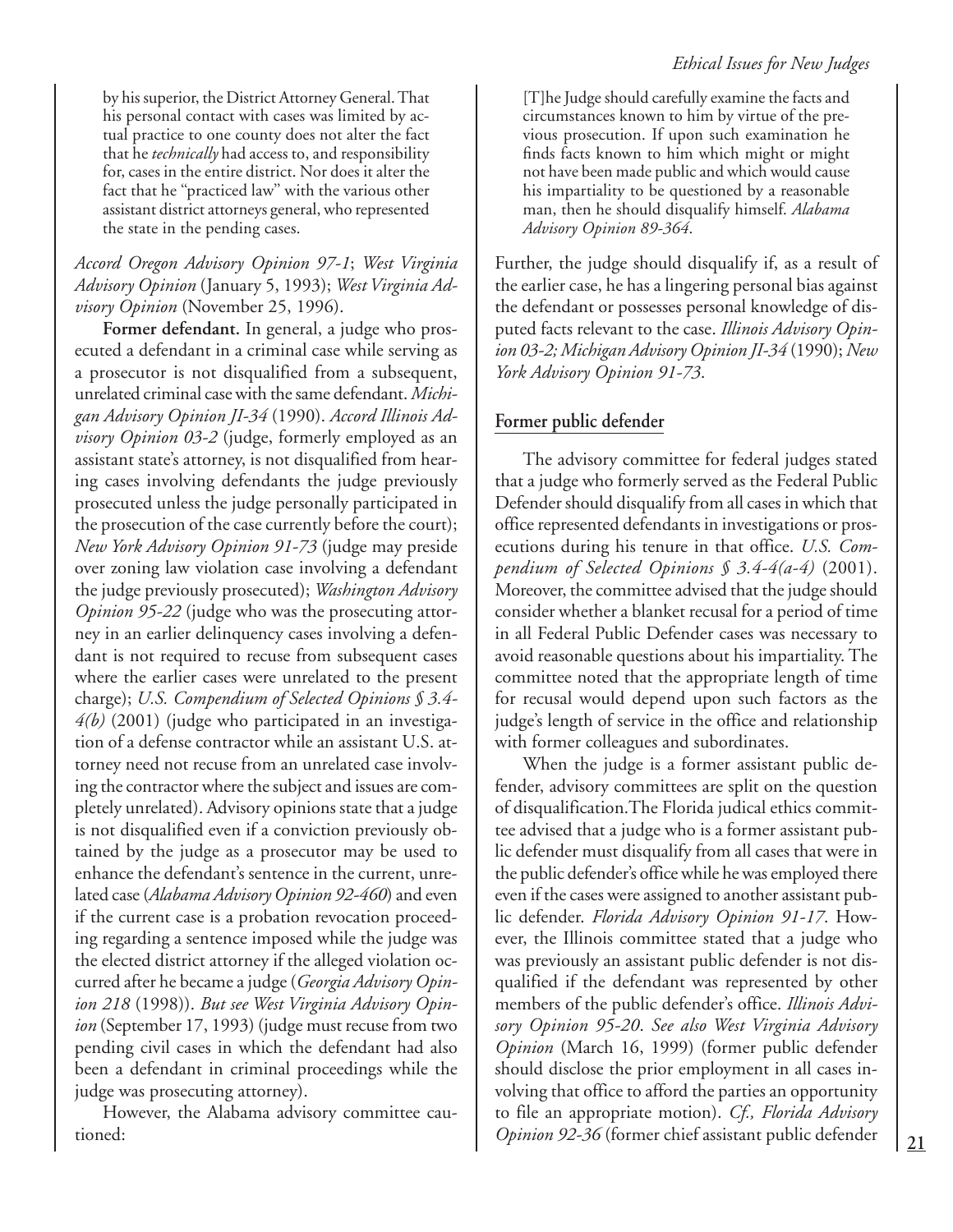who had supervisory responsibility over an assistant public defender who had represented a juvenile when the juvenile was placed on probation may sit as a judge in a case involving allegations the juvenile violated probation where the violation took place after the judge departed the public defender's office).

### **Other government positions**

Canon 3C(1)(e) of the Delaware code of judicial conduct and the code of conduct for U.S. judges provides that disqualification is required when ''the judge has served in governmental employment and in such capacity participated as counsel, advisor, or material witness concerning the proceeding or has expressed an opinion concerning the merits of the particular case in controversy.'' Furthermore, the Alabama committee advised that a judge who was the governor's legal advisor is disqualified from all cases in which the governor is a party that were pending during the judge's former service regardless whether she actually participated by advising or representing the governor. *Alabama Advisory Opinion 89-359*. *Cf., Alabama Advisory Opinion 89-365* (judge is not disqualified from cases in which the governor is a party that arose after the judge's tenure as the governor's legal advisor merely because the governor's current legal advisor worked with the judge).

The New York advisory committee stated that a judge may not preside over any tort cases against the city that were pending while she served as deputy chief of a branch office of the tort division of the corporation counsel's office, with general supervisory authority over tort cases against the municipality brought in the county where she now sits. *New York Advisory Opinion 97-8.*

Similarly, the committee advised that a judge who formerly was a high-ranking deputy county attorney should not preside over cases involving the county, or its departments or agencies, that were pending at the time the judge was employed there, noting it would be highly unlikely that she could clearly identify all matters involving various county agencies in which she had personally participated. *New York Advisory Opinion 99-11. Cf., Utah Informal Advisory Opinion 98-16* (judge who is former county attorney is not disqualified from proceedings involving the county where the issues related to the litigation arose after the judge left the office so that she does not have any personal knowledge of the issues and was not associated with anyone who had personal knowledge of the issues and it does not appear that she has maintained a close relationship with the attorneys now representing the county).

Proceedings involving children may extend over a lengthy period, raising disqualification issues for judges who represented the relevant government agencies. The Delaware and West Virginia advisory committees have announced a broad rule in such cases, requiring a judge to disqualify from any proceeding regarding a parent or child who was a party or party-in-interest in any prior proceeding in which the judge represented or advised the division of family services while serving as a deputy attorney general. *Delaware Advisory Opinion 02-2. Accord West Virginia Advisory Opinion* (August 9, 1994) (judge who used to be a child advocate must recuse from any subsequent actions brought by the child advocate office involving the same parties even if the action was not the initial action in which the judge was involved). The narrower Nebraska rule requires a judge to disqualify from any proceeding in which the operative facts directly relate to the time the judge was the supervising attorney of the child support enforcement division, even if she did not have actual knowledge of the case, but allows the judge to preside in any later proceeding involving different and separate facts. *Nebraska Advisory Opinion 01-2*. In contrast, the Wisconsin judicial ethics committee advised that a judge who formerly was the corporation counsel in charge of the county's child support agency may preside in all child support cases except those in which the judge served as a lawyer or has prior knowledge of disputed facts. *Wisconsin Advisory Opinion 00-3*. However, the Wisconsin committee did impose on the judge a duty to carefully review child support cases to determine if she should recuse when an employee she knew while acting as head of the agency will testify on a contested issue in which the employee's credibility is subject to judicial determination or when a lawyer whom the judge formerly supervised appears on a case that was in the agency at the time the judge was supervising the agency.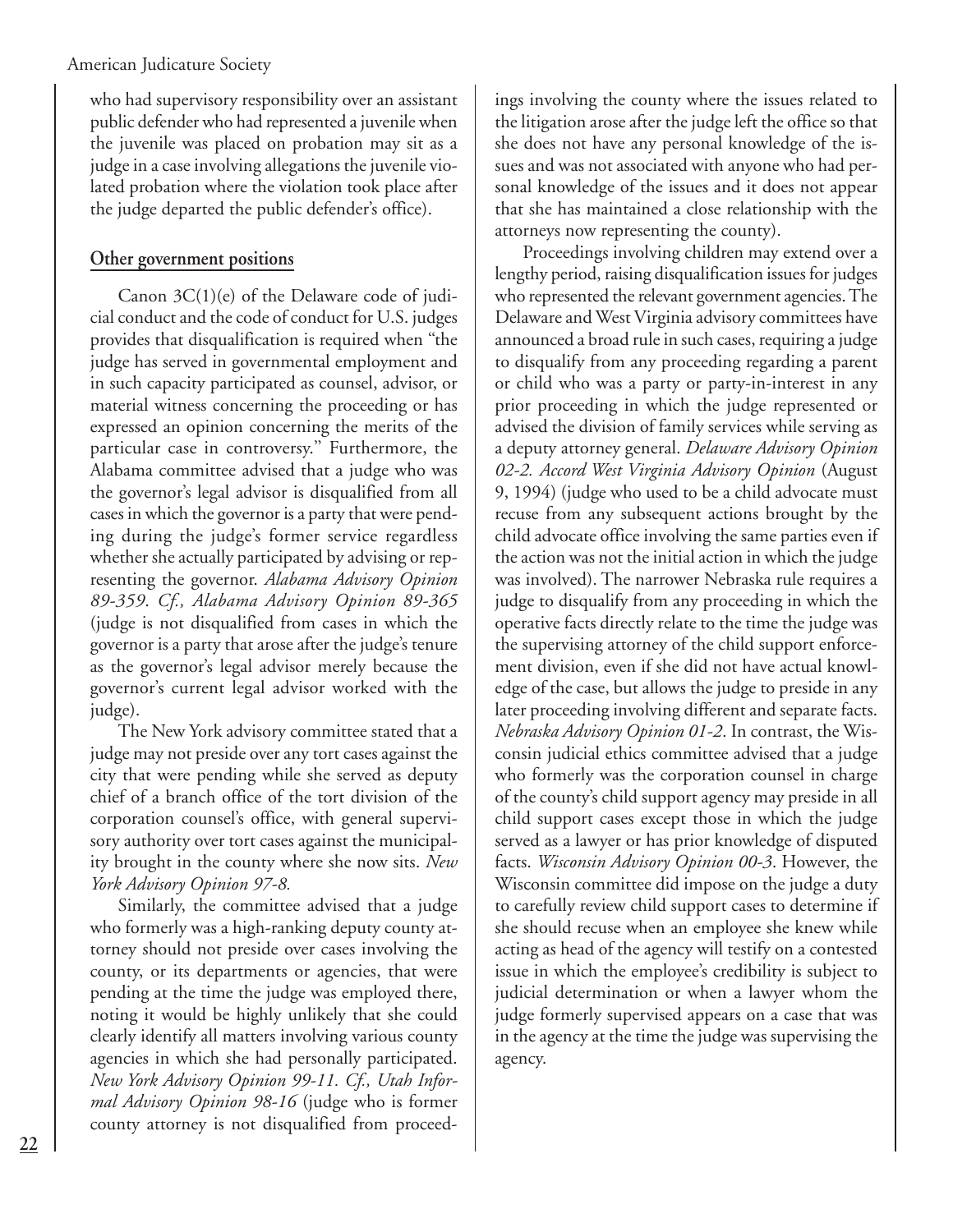## **SUMMARY**

Before taking the bench, a newly chosen judge will need to bring his or her community, political, financial, and fiduciary activities in line with the code of judicial conduct. A new judge may accept gifts and allow close friends, colleagues, or a bar association to sponsor a reception to mark the judge's investiture although there are some limitations on accepting such largess.

A newly chosen judge is required to take leave of his or her legal practice in a way that protects former clients and severs ties with former partners while complying with the rules of professional responsibility. There is no exception to the prohibition on practicing law that allows a new judge to wind-up pending cases after taking office, but a judge has an obligation to provide a former client with information about a case as long as he or she stops short of providing legal advice.

A judge may not share in the profits a law firm earns after the judge's departure, and a judge is required to divest all financial interest in a professional legal association upon taking the bench. A new judge may receive payment for his or her interest in a law practice in either a lump sum or, in most jurisdictions, in installment payments over a period of time. A judge may accept legal fees earned prior to becoming a judge or payment for work done on contingency fee lawsuits that were pending at the time the judge took office if the amount or percentage the judge will receive reasonably reflects the amount of work the judge did and is agreed to at the time the judge takes the bench. As part of the process of disassociation from a former firm, a new judge must take steps to have his or her name removed from the firm name.

A new judge will be faced with questions of disqualification based on relationships with former clients and former colleagues. A judge is disqualified from any case in which the judge served as a lawyer in the matter, including any litigation that is in any way related to the same course of events and the purpose of the prior representation. Moreover, several states require that a judge recuse from a former client's case until at least two years after the earlier representation ended even if the case is unrelated to the earlier representation. Other states suggest that a judge

should consider disqualification in a case involving a former client based on factors such as the nature, frequency, intensity, and duration of the representation; the length of time since the earlier representation ended; and the presence or absence of a continuing, personal relationship.

Under Canon 3E(1)(b), a judge is disqualified from a case if "a lawyer with whom the judge previously practiced law served during such association as a lawyer concerning the matter . . . ," even if the judge did not work on the case and even if the party is now represented by a different lawyer. Moreover, several states have adopted a per se rule that prohibits a judge from hearing a case involving the judge's former partner or law firm for a set period even in cases that were not handled by the attorney or firm during the judge's association. Other states advise a judge to recuse for a reasonable period under those circumstances based on such criteria as the length and closeness of the judge's association with the other attorney or firm, the amount of time since the association ended, the size of the firm and community, and any continuing social or personal relationship. Under the majority rule, a new judge is disqualified from cases involving his or her former partner or firm as long as the lawyer or firm is financially obligated to make payments to the judge for his or her interest in the firm or for fees.

A judge who was a chief prosecutor prior to taking the bench is disqualified from any criminal proceeding initiated by that office during his or her term even if the judge did not actively prosecute the case, has no recollection of it, and was not personally involved in the matter. However, there is disagreement among advisory committees on whether disqualification is required if the case was investigated but not actually filed during the judge's tenure. If the judge was an assistant prosecutor, he or she is disqualified from all cases if he or she personally participated or was directly involved in the case; if he or she gave advice, bore some responsibility, gained knowledge, or received confidential communications about the case; or if the attorney appearing in the case is a former colleague with whom the judge had a close relationship. In several states, a judge is not disqualified from cases absent those factors, although disclosure is advised, but in other states, a former assistant prosecuting attorney is disqualified from any case that was in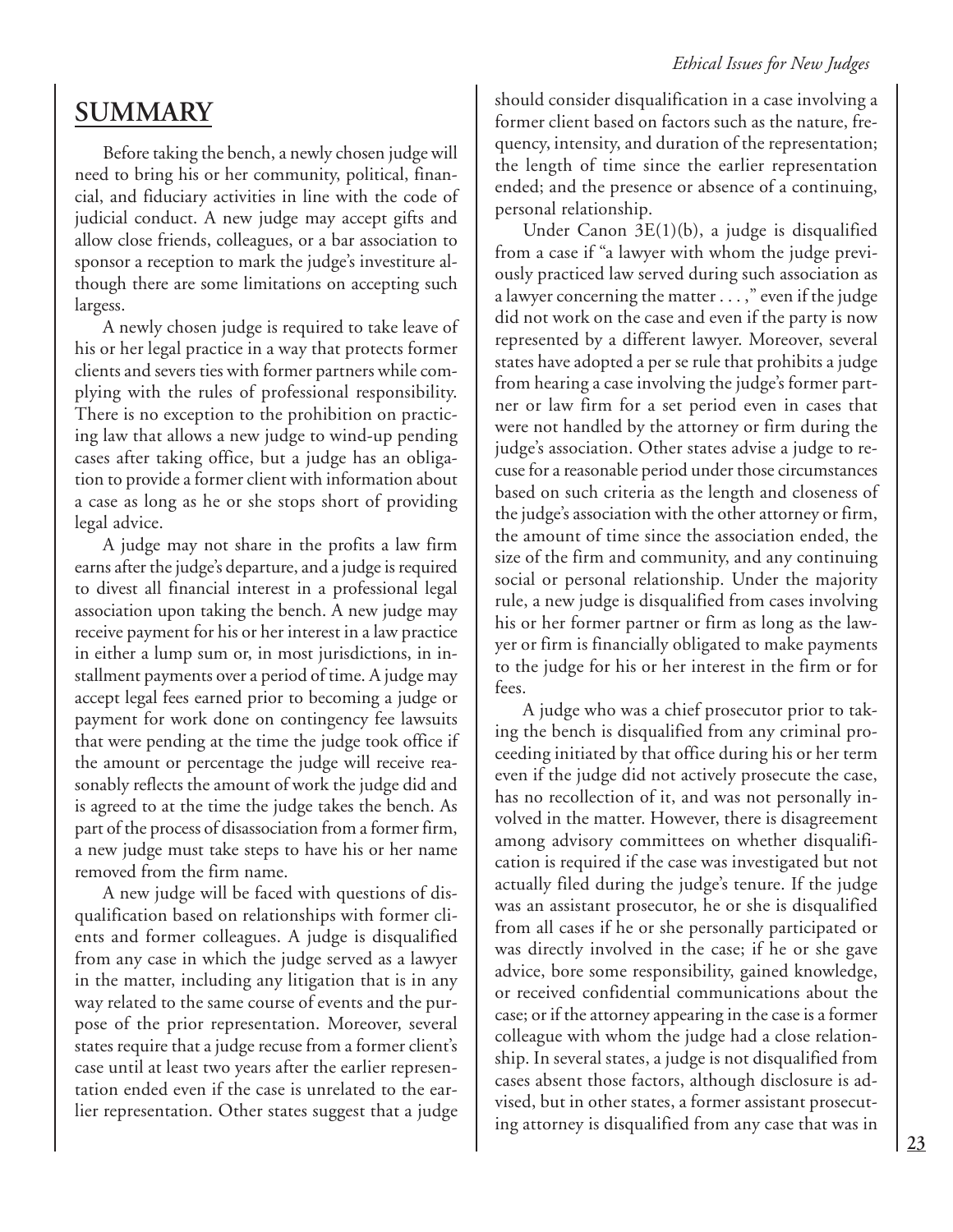the prosecutor's office during the judge's time there. In general, a judge who previously prosecuted a defendant is not disqualified from a subsequent, unrelated prosecution of the same defendant. Similar rules apply to former public defenders.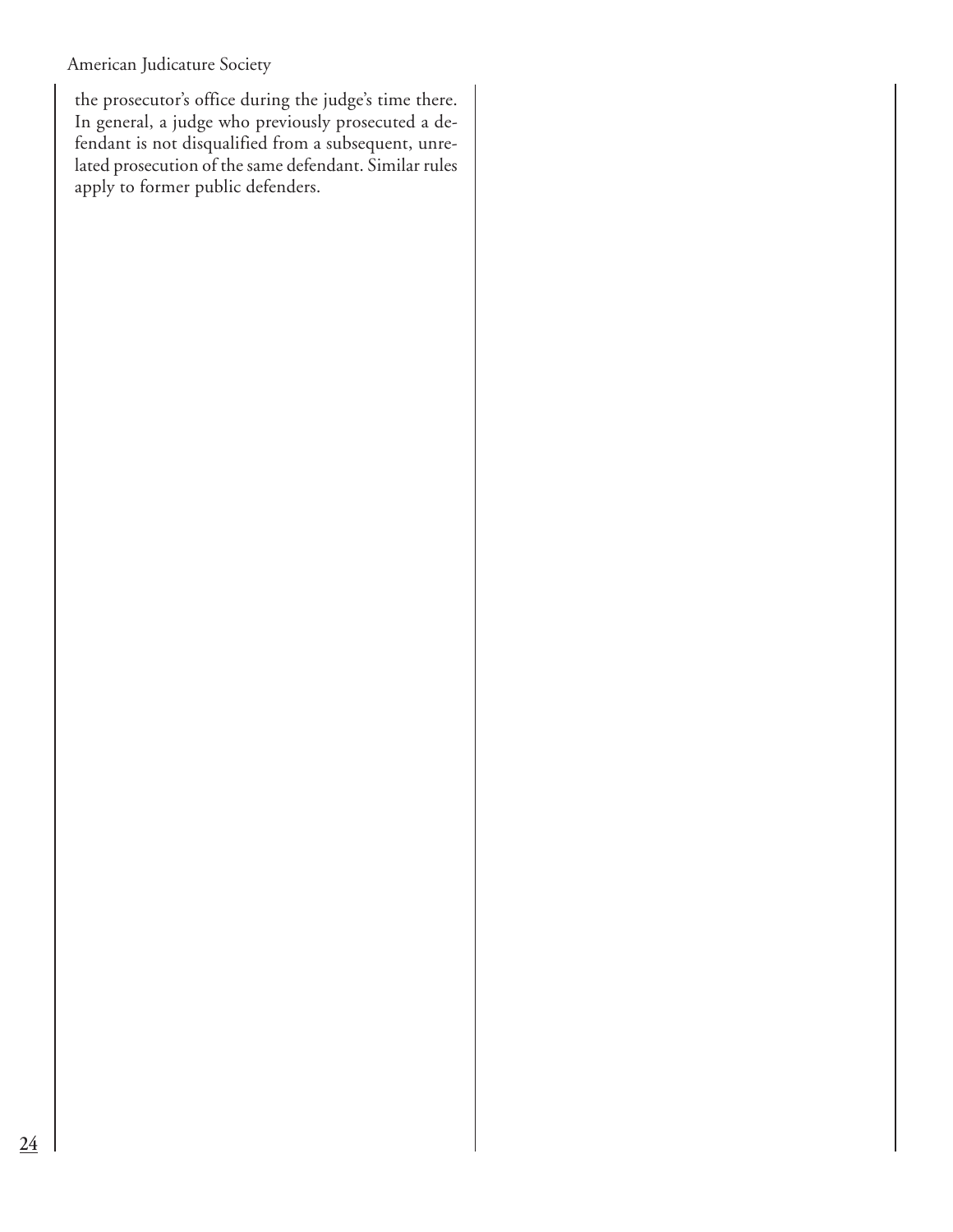*California Advisory Opinion 45* (1997) 18

 *Performance 1998 Annual Report* 6

*California Commission on Judicial*

## **AUTHORITIES INDEX — BY STATE**

|                                    |                | Delaware Advisory Opinion 92-5      | 5              |
|------------------------------------|----------------|-------------------------------------|----------------|
| Alabama Advisory Opinion 81-114    | 10             | Delaware Advisory Opinion 02-2      | 22             |
| Alabama Advisory Opinion 82-128    | 18             | Delaware Code of Judicial Conduct,  |                |
| Alabama Advisory Opinion 83-197    | 13             | Canon 3C                            | 16, 22         |
| Alabama Advisory Opinion 84-215    | 10             |                                     |                |
| Alabama Advisory Opinion 86-248    | 9              | D.C. Advisory Opinion 2 (1992)      | 20             |
| Alabama Advisory Opinion 86-259    | 20             | D.C. Advisory Opinion 5 (1995)      | 20             |
| Alabama Advisory Opinion 86-285    | 13             |                                     |                |
| Alabama Advisory Opinion 89-364    | 21             | Florida Advisory Opinion 74-13      | 5              |
| Alabama Advisory Opinion 89-351    | 9              | Florida Advisory Opinion 76-1       | 10             |
| Alabama Advisory Opinion 89-359    | 22             | Florida Advisory Opinion 76-22      | 4              |
| Alabama Advisory Opinion 89-365    | 21             | Florida Advisory Opinion 77-2       | 5              |
| Alabama Advisory Opinion 91-417    | 12             | Florida Advisory Opinion 81-11      | 10             |
| Alabama Advisory Opinion 91-431    | 15             | Florida Advisory Opinion 82-7       | 10             |
| Alabama Advisory Opinion 92-460    | 21             | Florida Advisory Opinion 83-3       | 5              |
| Alabama Advisory Opinion 93-478    | 13             | Florida Advisory Opinion 84-21      | 5              |
| Alabama Advisory Opinion 95-583    | 12             | Florida Advisory Opinion 86-7       | 10             |
| Alabama Advisory Opinion 95-546    | 16             | Florida Advisory Opinion 88-29      | 5              |
| Alabama Advisory Opinion 95-547    | 13             | Florida Advisory Opinion 91-8       | 10             |
| Alabama Advisory Opinion 95-549    | 17             | Florida Advisory Opinion 91-17      | 21             |
| Alabama Advisory Opinion 96-620    | 13             | Florida Advisory Opinion 92-36      | 22             |
| Alabama Advisory Opinion 96-626    | 14             | Florida Advisory Opinion 93-38      | 10             |
| Alabama Advisory Opinion 97-658    | 14, 15         | Florida Advisory Opinion 94-7       | 10             |
| Alabama Advisory Opinion 97-659    | 11, 18         | Florida Advisory Opinion 96-26      | 9              |
| Alabama Advisory Opinion 98-699    | 10             | Florida Advisory Opinion 97-9       | 10, 11         |
| Alabama Advisory Opinion 99-740    | 14             | Florida Advisory Opinion 98-20      | 11             |
| Alabama Advisory Opinion 02-805    | 14             | Florida Advisory Opinion 98-25      | $\mathfrak{2}$ |
| Alabama Advisory Opinion 03-813    | 16             | Florida Advisory Opinion 99-3       | $\overline{4}$ |
| Rushing v. City of Georgiana, 361  |                | Florida Advisory Opinion 99-4       | 8              |
| So. 2d 11 (Alabama 1978)           | 13             | Florida Advisory Opinion 00-16      | $\overline{2}$ |
|                                    |                | Florida Advisory Opinion 00-34      | 18             |
| Arizona Advisory Opinion 93-4      | $\overline{2}$ | Florida Advisory Opinion 00-39      | 5              |
| Arizona Advisory Opinion 95-11     | 16, 17         | Florida Advisory Opinion 03-2       | 9, 18          |
| Arizona Advisory Opinion 96-9      | 18             |                                     |                |
| Arizona Advisory Opinion 00-7      | 5              | Georgia Advisory Opinion 12 (1977)  | 10             |
|                                    |                | Georgia Advisory Opinion 16 (1977)  | 9              |
| Arkansas Advisory Opinion 96-5     | 5, 8           | Georgia Advisory Opinion 35 (1979)  | 10             |
| Arkansas Advisory Opinion 96-9     | 5, 10, 11, 17  | Georgia Advisory Opinion 51 (1982)  | $\mathfrak{Z}$ |
| Arkansas Advisory Opinion 96-10    | 1              | Georgia Advisory Opinion 130 (1989) | 18             |
| Arkansas Advisory Opinion 00-10    | $\overline{4}$ | Georgia Advisory Opinion 217 (1996) | 5              |
| Judicial Discipline and Disability |                | Georgia Advisory Opinion 218 (1996) | 21             |
| Commission v. Thompson, 16         |                | Georgia Advisory Opinion 221 (1997) | 18             |
| S.W.3d 212 (Arkansas 2000)         | 6              | Georgia Advisory Opinion 222 (1997) | 20             |
|                                    |                | Georgia Advisory Opinion 223 (1997) | 17             |
|                                    |                |                                     |                |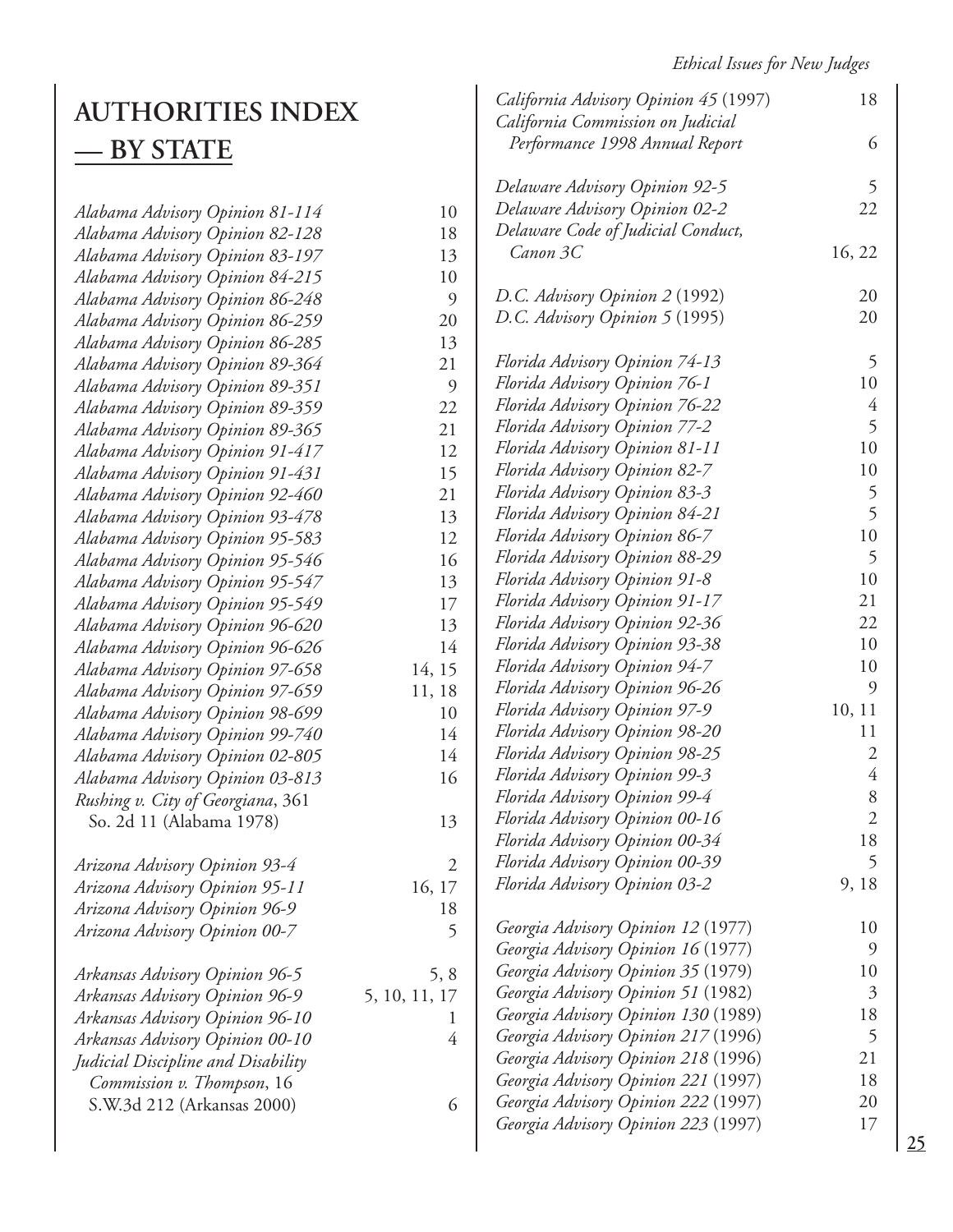| Illinois Advisory Opinion 93-10            | 16             |
|--------------------------------------------|----------------|
| Illinois Advisory Opinion 94-12            | 7,10           |
| Illinois Advisory Opinion 94-16            | 11             |
| Illinois Advisory Opinion 94-19            | 7              |
| Illinois Advisory Opinion 95-15            | 16             |
| <b>Illinois Advisory Opinion 95-20</b>     | 21             |
| Illinois Advisory Opinion 96-9             | 12             |
| Illinois Advisory Opinion 98-7             | 16             |
| <b>Illinois Advisory Opinion 98-8</b>      | 12             |
| <b>Illinois Advisory Opinion 99-2</b>      | $\mathfrak{2}$ |
|                                            | 14, 16         |
| Illinois Advisory Opinion 01-1             | - 4            |
| Illinois Advisory Opinion 01-11            |                |
| <b>Illinois Advisory Opinion 03-2</b>      | 15, 21         |
| Illinois Code of Judicial Conduct,         |                |
| Rule $63C(1)(c)$                           | 14             |
|                                            |                |
| Indiana Advisory Opinion 3-89              | 19, 20         |
|                                            |                |
| Kansas Advisory Opinion JE-11 (1984)       | 5,7            |
| Kansas Advisory Opinion JE-19 (1987)       | 16             |
| Kansas Advisory Opinion JE-53 (1994)       | 20             |
| Kansas Advisory Opinion JE-68 (1996)       | 11             |
| Kansas Advisory Opinion JE-71 (1996)       | 11             |
|                                            |                |
| Kentucky Advisory Opinion JE-9             | 9              |
| Kentucky Advisory Opinion JE-32 (1981)     | 5, 20          |
| Kentucky Advisory Opinion JE-41 (1982)     | 10, 11         |
|                                            |                |
| Louisiana Advisory Opinion 12 (1973)       | 18             |
| Louisiana Advisory Opinion 67 (1986)       | 15, 18         |
| Louisiana Advisory Opinion 70 (1986)       | 17             |
| Louisiana Advisory Opinion 130 (1996)      | 19, 20         |
| Louisiana Advisory Opinion 155 (1999)      | 11             |
|                                            |                |
|                                            |                |
|                                            |                |
| Maryland Advisory Opinion 23 (1974)        | 10, 18         |
| Maryland Advisory Opinion 24 (1974)        | 18             |
| Maryland Advisory Opinion 93 (1981)        | 18             |
| Maryland Code of Judicial Conduct,         |                |
| Canon 4I(2)                                | 9              |
| Maryland Courts and Judicial Proceedings   |                |
| $$1-203$                                   | 18             |
| <i>Sharp v. Maryland</i> , 607 A.2d 545    |                |
| (Maryland 1992)                            | 14             |
|                                            |                |
| <b>Massachusetts Advisory Opinion 90-1</b> | 12             |
| <b>Massachusetts Advisory Opinion 95-5</b> | 15             |
| Massachusetts Advisory Opinion 95-6        | 15, 16, 17     |
|                                            |                |

| Massachusetts Advisory Opinion 98-14        | 8              |
|---------------------------------------------|----------------|
| <b>Massachusetts Advisory Opinion 98-19</b> | 17             |
| <b>Massachusetts Advisory Opinion 00-1</b>  | 9,18           |
| <b>Massachusetts Advisory Opinion 01-2</b>  | 8              |
| Massachusetts Advisory Opinion 01-13        | 13             |
| Massachusetts Advisory Opinion 01-14        | $\overline{2}$ |
| <b>Massachusetts Advisory Opinion 03-9</b>  | 12             |
|                                             |                |
| Michigan Advisory Opinion CI-293            |                |
| (1977)                                      | 18             |
| Michigan Advisory Opinion CI-399            |                |
| (1979)                                      | 18             |
| Michigan Advisory Opinion CI-890            |                |
| (1983)                                      | 18             |
|                                             |                |
| Michigan Advisory Opinion CI-1079           |                |
| (1985)                                      | 11, 13, 14, 18 |
| Michigan Advisory Opinion J-4               |                |
| (1991)                                      | 16, 18         |
| Michigan Advisory Opinion JI-20             |                |
| (1990)                                      | 19             |
| Michigan Advisory Opinion JI-34             |                |
| (1990)                                      | 19, 20, 21     |
| Michigan Advisory Opinion JI-89             |                |
| (1994)                                      | 7, 11, 12      |
| Michigan Advisory Opinion JI-118            |                |
| (1998)                                      | 9, 10          |
| Michigan Code of Judicial Conduct,          |                |
| Canon 7D                                    | 2, 3           |
| Michigan Rules of Court,                    |                |
| Rule 2.003(B)(4)                            | 14             |
| In re Ryman, 232 N.W.2d 178                 |                |
| (Michigan 1975)                             | 6              |
|                                             |                |
| Minnesota Board on Judicial Standards       |                |
| 2001 Annual Report                          | 12             |
|                                             |                |
| Missouri Advisory Opinion 14A (1997)        | 19, 20         |
|                                             | 16             |
| Missouri Advisory Opinion 22 (1979)         | 14             |
| Missouri Advisory Opinion 24A (1981)        |                |
| Missouri Advisory Opinion 62 (1981)         | 11, 18         |
| Missouri Advisory Opinion 143 (1989)        | 18             |
| Missouri Advisory Opinion 170 (1998)        | 15             |
|                                             |                |
| Nebraska Advisory Opinion 89-1              | 8, 9, 10, 17   |
| Nebraska Advisory Opinion 92-5              | 18             |
| Nebraska Advisory Opinion 97-2              | 8, 9           |
| Nebraska Advisory Opinion 01-2              | 22             |
|                                             |                |

 $\overline{\phantom{a}}$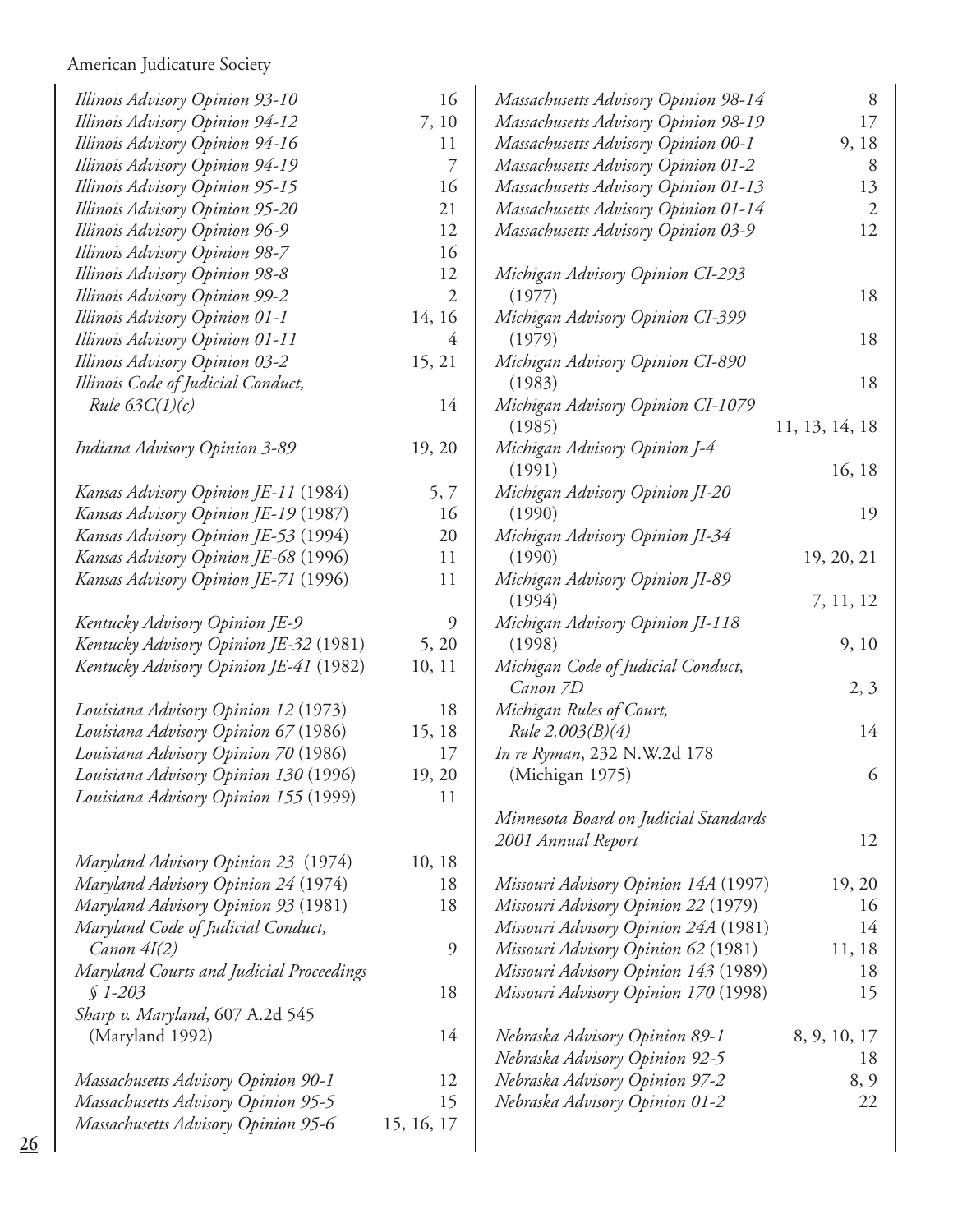| Nevada Advisory Opinion 98-3             | $\overline{7}$ | Ohio Advisory Opinion 95-3                   | 18             |
|------------------------------------------|----------------|----------------------------------------------|----------------|
| Nevada Advisory Opinion 01-2             | 20             | Ohio Advisory Opinion 89-17                  | 8, 9           |
|                                          |                |                                              |                |
| New Jersey Advisory Opinion 3-01         | 4              | Oregon Advisory Opinion 97-1                 | 21             |
| New Jersey Advisory Opinion 4-02         | $\overline{4}$ |                                              |                |
|                                          |                | Pennsylvania Bar Advisory Opinion 87-69      | 12             |
| New Mexico Advisory Opinion 87-7         | 14             | Pennsylvania Bar Advisory Opinion 88-252     | 7              |
| New Mexico Advisory Opinion 89-6         | 17, 18         |                                              |                |
| New Mexico Advisory Opinion 95-4         | 17             | South Carolina Advisory Opinion 1-1983       | 17, 18         |
| New Mexico Advisory Opinion 97-8         | 15, 16, 17     | South Carolina Advisory Opinion 5-1985       | 17, 18         |
|                                          |                | South Carolina Advisory Opinion 23-1994      | 2              |
| New York Advisory Opinion 87-26          | 20             | South Carolina Advisory Opinion 23-1995      | 12             |
| New York Advisory Opinion 88-17          | 14, 15         | South Carolina Advisory Opinion 21-1998      | 7, 11          |
| New York Advisory Opinion 88-118         | 10             | South Carolina Advisory Opinion 21-2000      | $\mathfrak{Z}$ |
| New York Advisory Opinion 89-31          | 17             | South Carolina Advisory Opinion 29-2001      | 17             |
| New York Advisory Opinion 89-38          | 5              | South Carolina Code of Judicial Conduct,     |                |
| New York Advisory Opinion 89-62          | 17             | Canon 4G                                     | 5              |
| New York Advisory Opinion 89-88          | 15             |                                              |                |
| New York Advisory Opinion 89-117         | 19             | South Dakota Advisory Opinion 91-3           | 11             |
| New York Advisory Opinion 89-134         | 10             |                                              |                |
| New York Advisory Opinion 89-136         | 11             | Tennessee Advisory Opinion 88-2              | 21             |
| New York Advisory Opinion 90-203         | 10             | Tennessee Code of Judicial Conduct, Canon 4G | 5              |
| New York Advisory Opinion 91-73          | 21             |                                              |                |
| New York Advisory Opinion 91-137         | 8              | Texas Advisory Opinion 49 (1980)             | 11             |
| New York Advisory Opinion 93-44          | 11             | Texas Advisory Opinion 188 (1996)            | $\overline{2}$ |
| New York Advisory Opinion 94-5           | 17             |                                              |                |
| New York Advisory Opinion 94-30          | 5              | Utah Informal Advisory Opinion 89-2          | 17, 18         |
| New York Advisory Opinion 95-12          | 10             | Utah Informal Advisory Opinion 98-16         | 22             |
| New York Advisory Opinion 95-20          | 8              |                                              |                |
| New York Advisory Opinion 95-39          | $\overline{3}$ | Virginia Bar Advisory Opinion LEO-368        | 18             |
| New York Advisory Opinion 95-86          | 20             |                                              |                |
| New York Advisory Opinion 95-116         | 8              | Washington Advisory Opinion 88-19            | 19, 20         |
| New York Advisory Opinion 96-89          | 6              | Washington Advisory Opinion 89-16            | 15             |
| New York Advisory Opinion 96-128         | 7              | Washington Advisory Opinion 91-5             | 18             |
| New York Advisory Opinion 97-8           | 22             | Washington Advisory Opinion 94-1             | 20             |
| New York Advisory Opinion 97-9           | 8              | Washington Advisory Opinion 95-5             | $\overline{4}$ |
| New York Advisory Opinion 98-92          | 5              | Washington Advisory Opinion 95-22            | 20             |
| New York Advisory Opinion 98-142         | $\overline{2}$ | Washington Advisory Opinion 01-5             | 15             |
| New York Advisory Opinion 99-11          | 22             | Washington Advisory Opinion 02-8             | 19             |
| In the Matter of Moynihan,               |                | In the Matter of Slusher, Stipulation        |                |
| 604 N.E.2d 136 (New York 1992)           | 6              | and Agreement (Washington Commission         |                |
| In the Matter of Intemann, Determination |                | on Judicial Conduct April 3, 1992)           | 6              |
|                                          |                |                                              |                |
| (New York Commission on Judicial         | 6              |                                              |                |
| Conduct October 25, 1988)                |                | West Virginia Advisory Opinion               |                |
|                                          |                | (January 5, 1993)                            | 21             |
| North Carolina Code of Judicial          |                | West Virginia Advisory Opinion               |                |
| Conduct, Compliance section              | 5              | (September 17, 1993)                         | 21             |
|                                          |                |                                              |                |

 $\overline{\phantom{a}}$